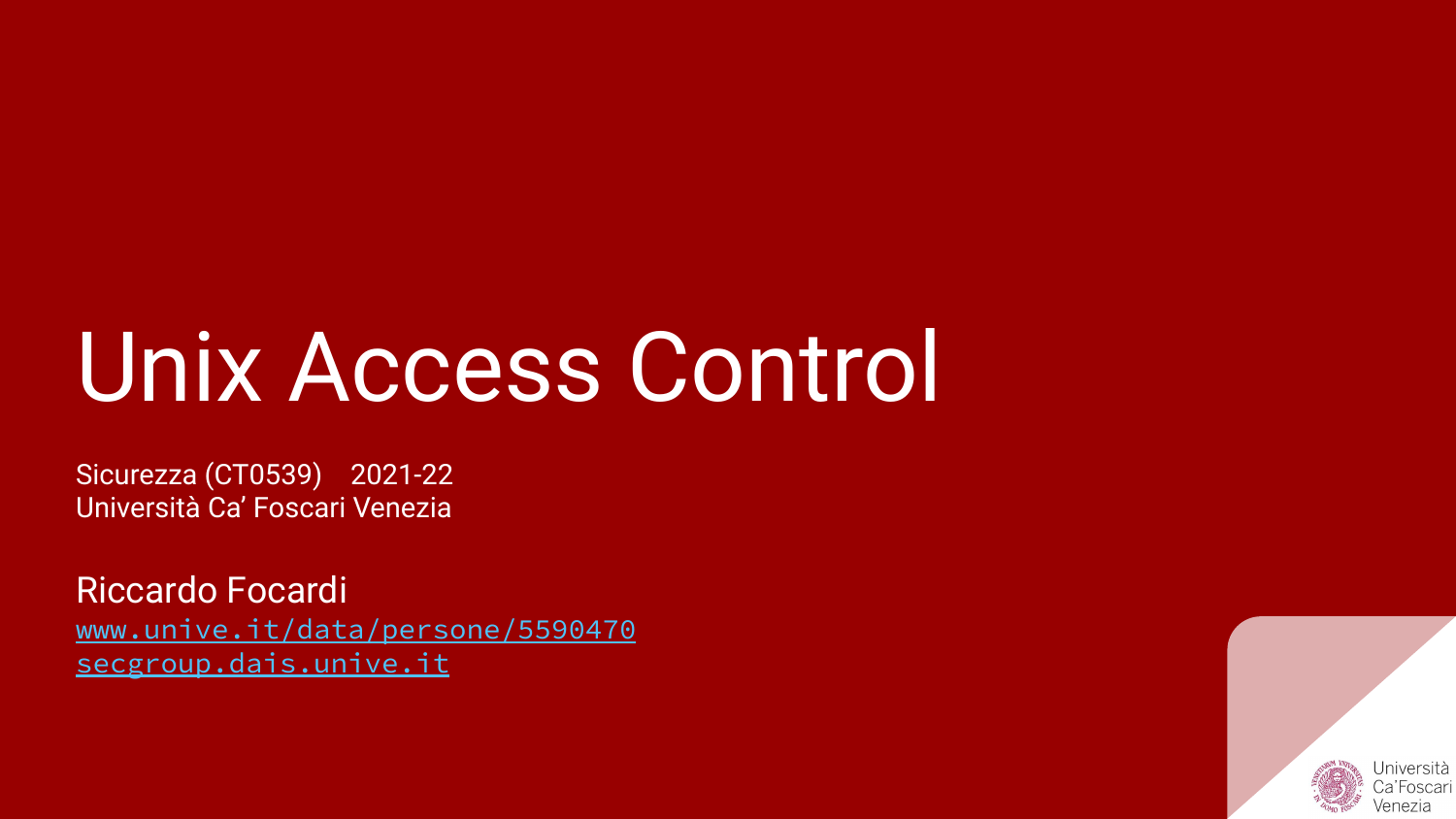# Definition

#### [RFC 4949](https://tools.ietf.org/html/rfc4949#page-11) Internet Security Glossary

**Access Control:** *Protection of system resources against unauthorized access*

- The process regulating the use of **system resources** according to a **security policy**
- Access is permitted only by **authorized** entities (users, programs, processes, or other systems) according to that policy.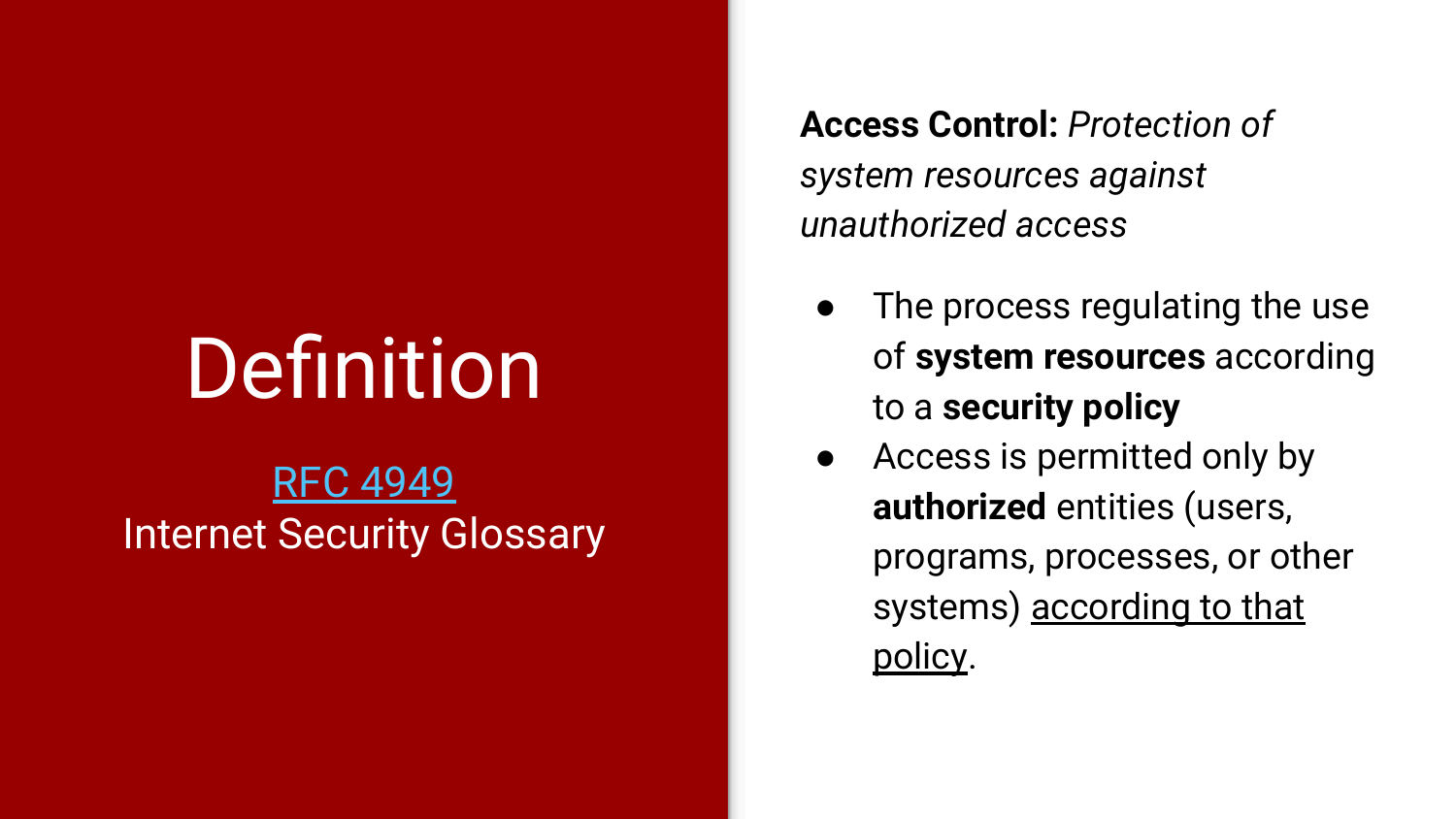#### Access Control

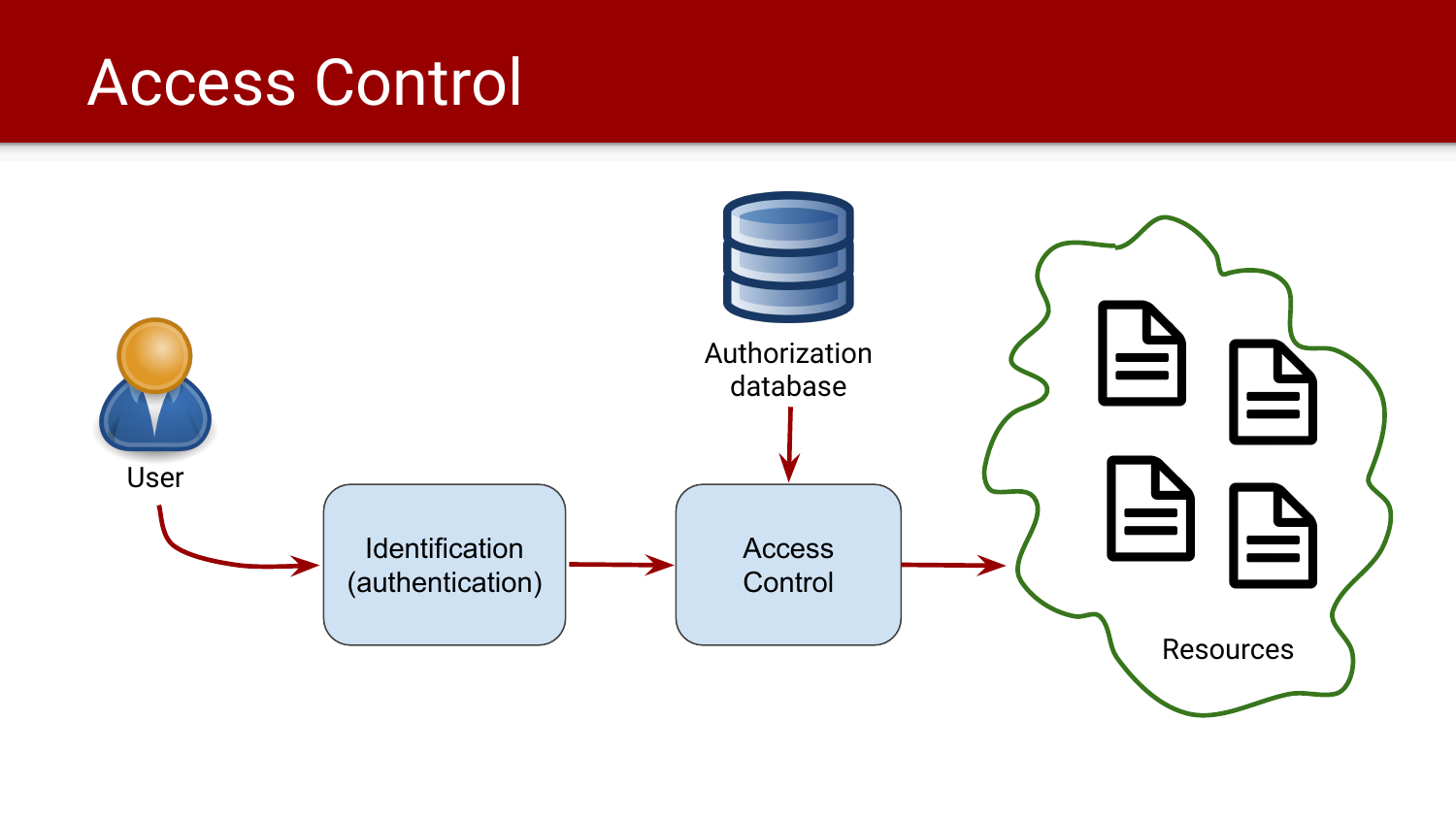# Access control policies (1)

#### **Discretionary access control (DAC)**:

based on the identity of the requestor and on **access rules** (authorizations) stating what requesters are allowed to do

● **Discretionary**: an entity might enable another entity to access some resource

**Mandatory access control (MAC)**: **security labels** indicate how sensitive is a resource while **security clearance** indicate system entities access level

● **Mandatory**: an entity that has clearance to access a resource may not enable another entity to access that resource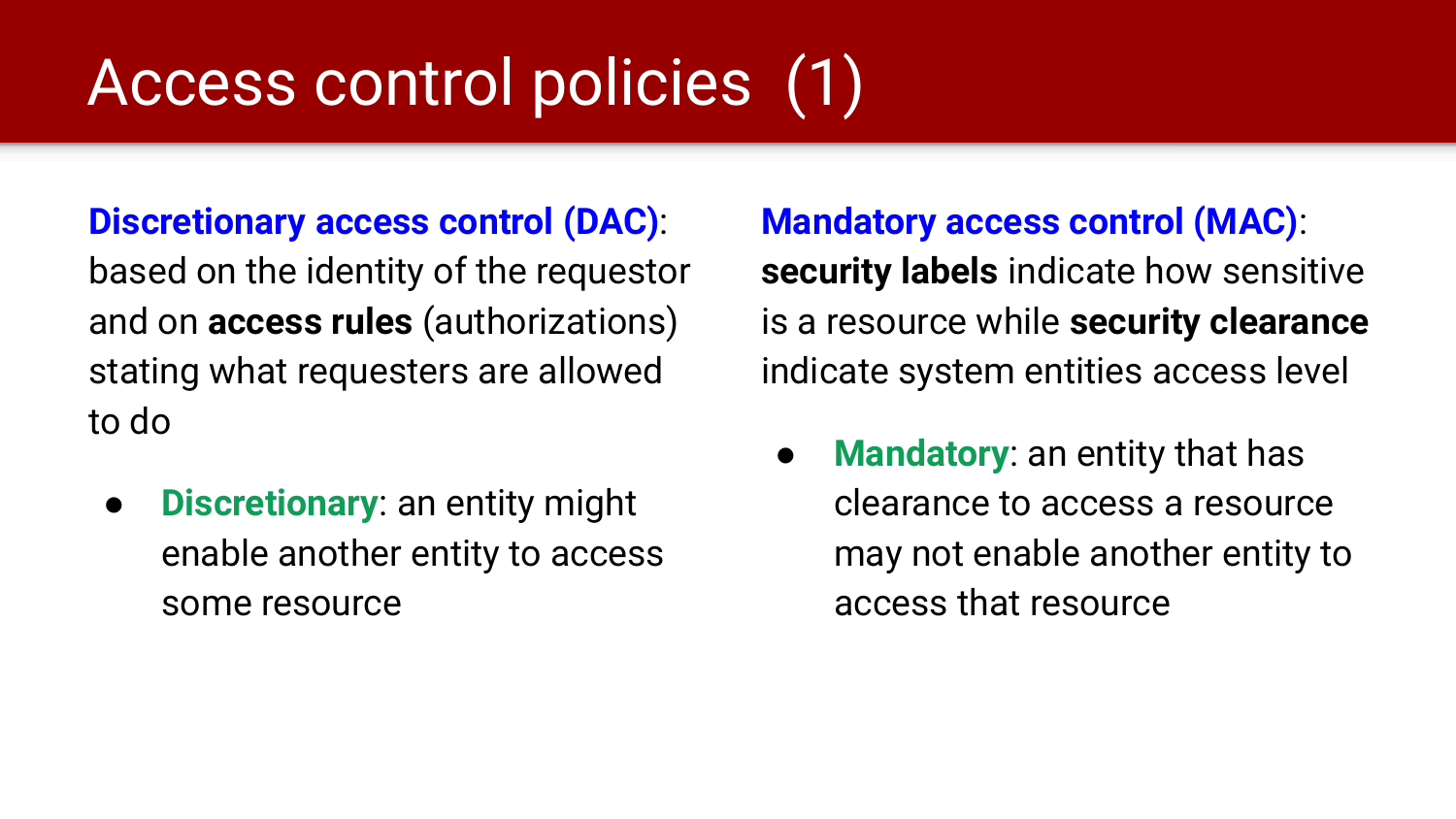# Access control policies (2)

#### **Role-based access control (RBAC):**

based on the **roles** that users have within the system and on rules stating what accesses are allowed to users in given roles

**Example:** a doctor can access patient's medical data while an administrator can access patient's anagraphic data

**Attribute-based access control (ABAC):** based on attributes of the user, the resource to be accessed, and current environmental conditions

**● Example**: access to a movie might depend on the kind of subscription, the movie category, possible promotional periods,  $etc...$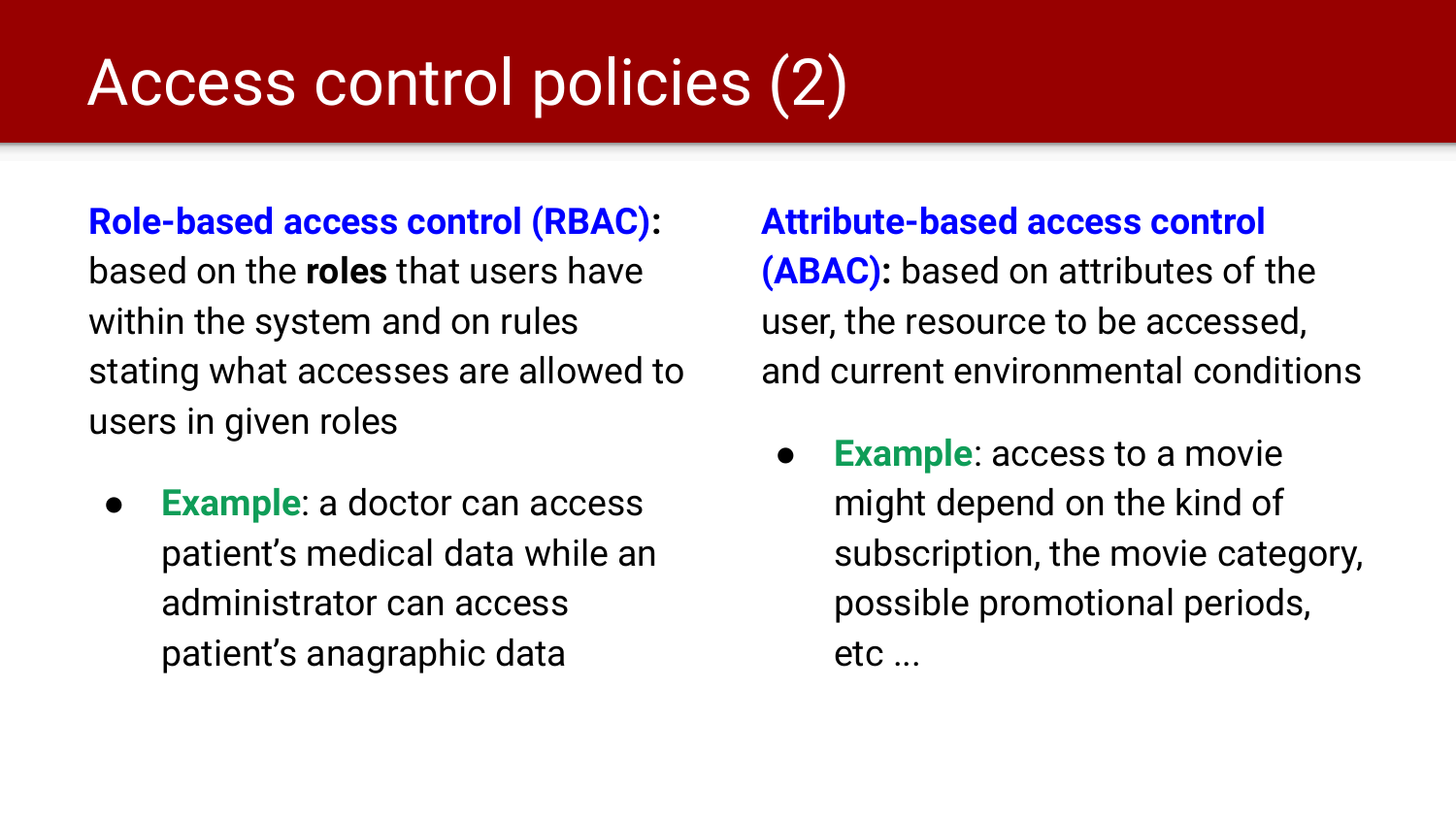# Subjects and objects

**Subject:** is an entity capable of accessing resources (objects)

- Any user or application actually gains access to an object by means of a **process**
- The process **inherits** the attributes of the user, such as the access rights

**Object:** is a resource to which access is controlled. An object is an entity used to contain and/or receive information

**Examples**: pages, segments, files, directories, mailboxes, messages, programs, communication ports, I/O devices.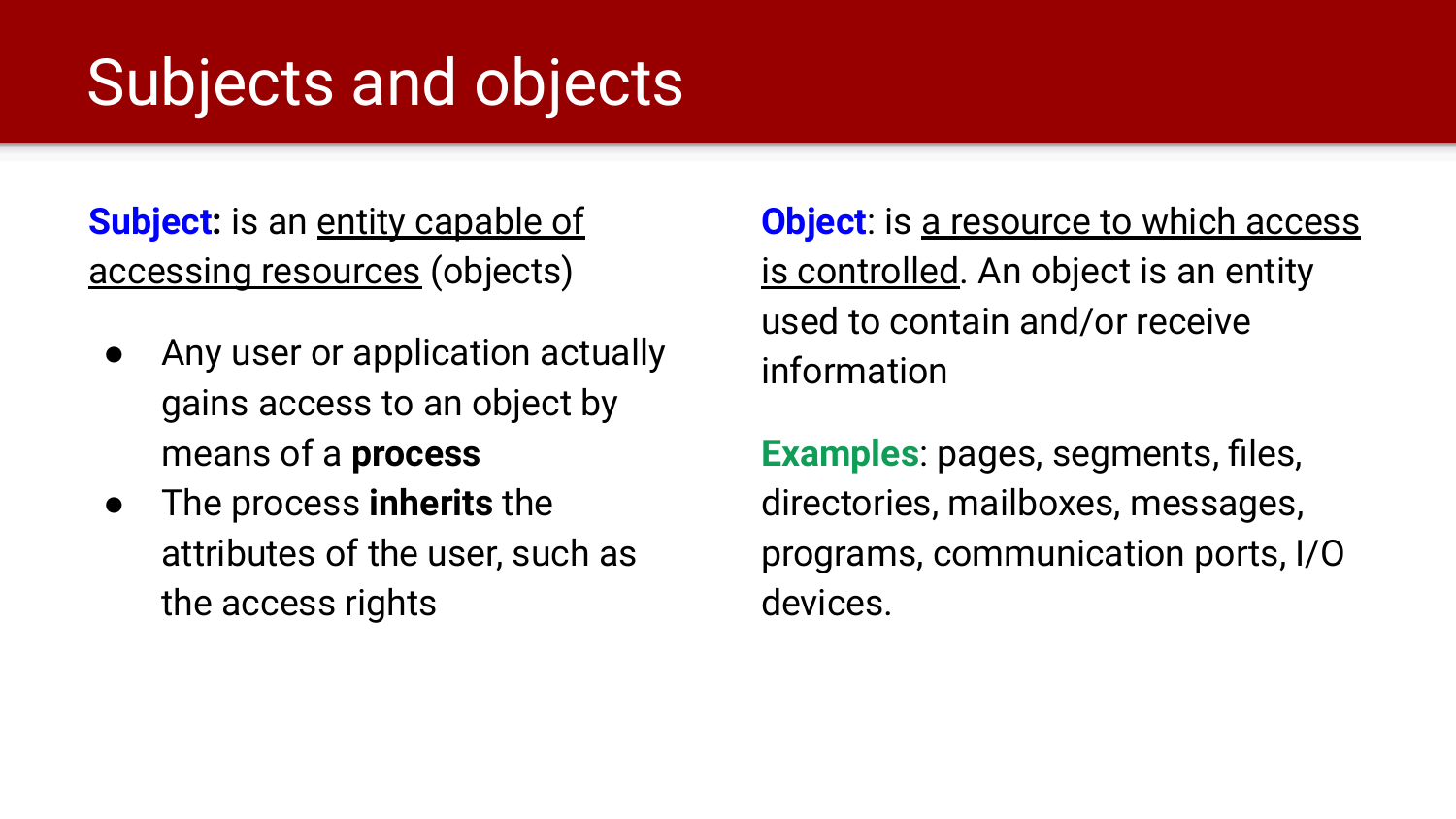# Access rights

**Read:** Subject may view information in an object; read access includes the ability to copy or print

**Write**: Subject may add, modify, or delete data in an object

**Execute:** Subject may execute an object (e.g. a program)

**Delete**: Subject may delete an object

**Create:** Subject may **create** an object

**Search:** Subject may search into an object (e.g., a query giving a partial view of the content)

**Note**: one access right might imply another one, e.g. read  $\Rightarrow$  search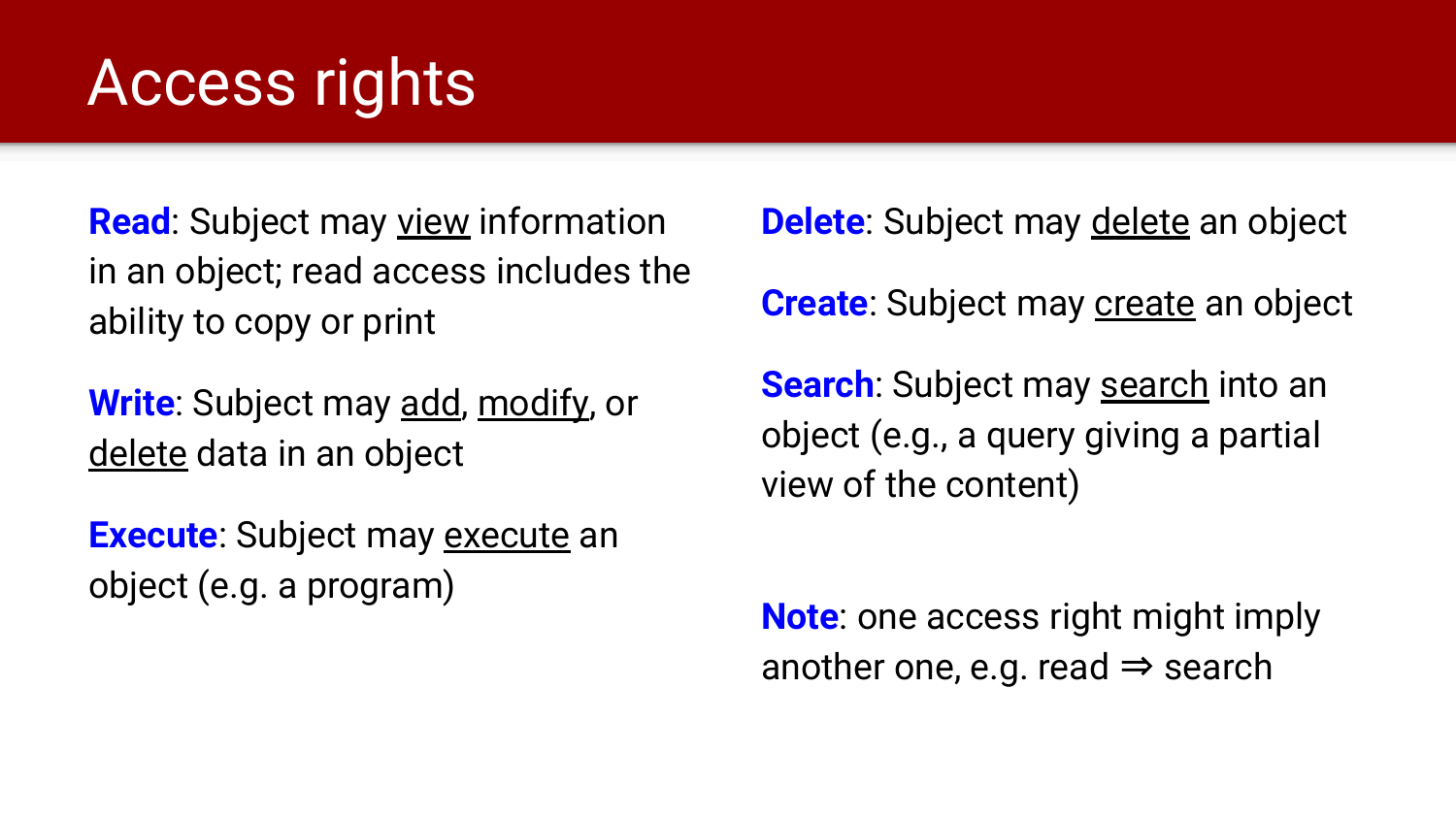#### Access Matrix

Access matrix: access rights for each subject (row) and object (column)

|              | <b>README.txt</b> | /etc/shadow   | Carol.pdf     | /bin/bash                |  |
|--------------|-------------------|---------------|---------------|--------------------------|--|
| <b>Alice</b> | Read<br>Write     | Read<br>Write |               | Read<br>Write<br>Execute |  |
| <b>Bob</b>   | Read              |               |               | Read<br>Execute          |  |
| Carol        | Read              |               | Read<br>Write | Read<br>Execute          |  |

NOTE: can be **sparse**!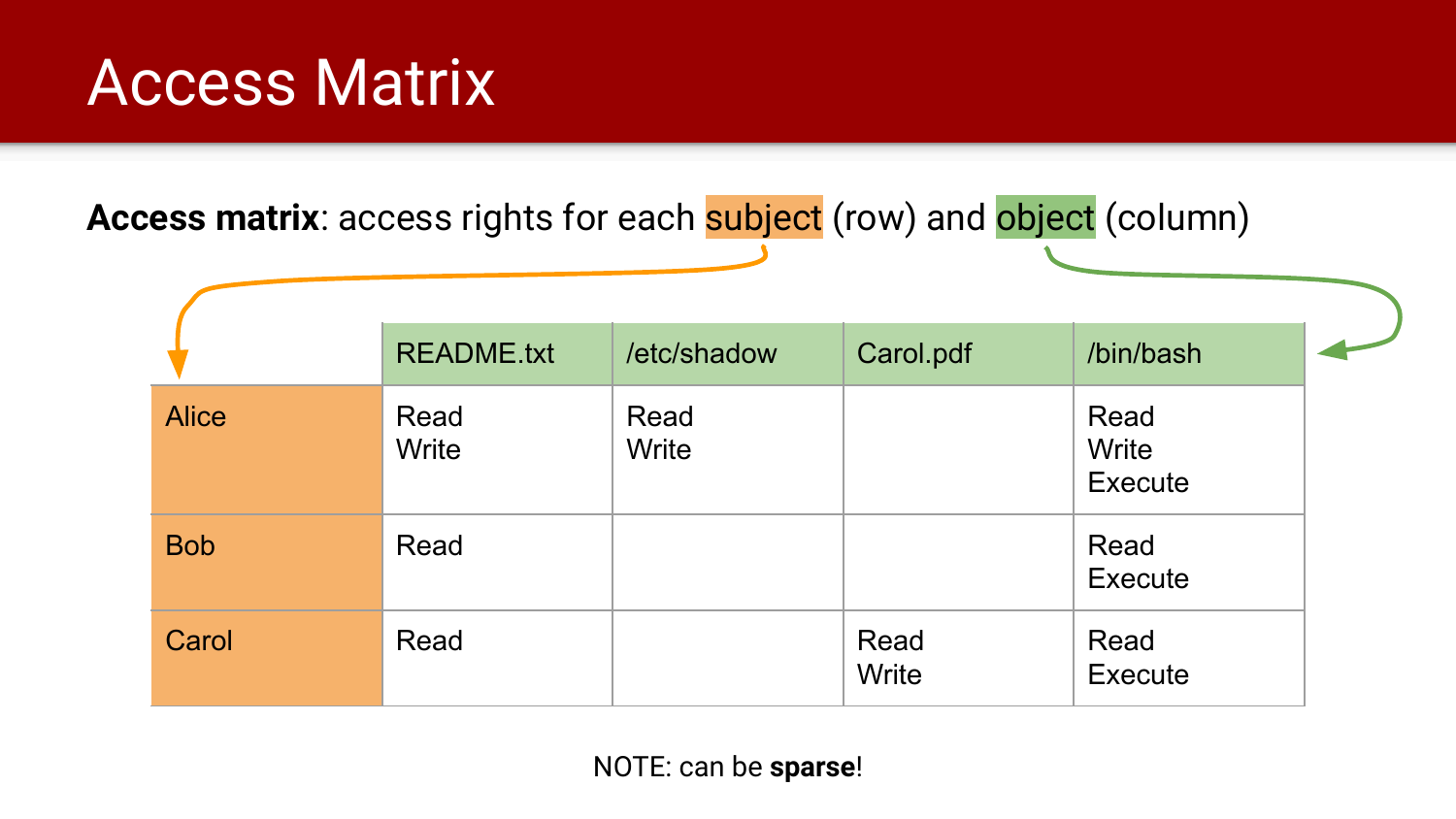# Access control lists vs. capabilities

#### **Access Control List (ACL)**: for each

object lists subjects and their permission rights (decomposition **by columns**)

- Easy to find which subjects have access to a certain object
- Hard to find the access rights for a certain subject

**Capabilities**: for each subject, list objects and access rights to them (decomposition **by rows**)

- Easy to find the access rights for a certain subject
- Hard to find which subjects have access to a certain object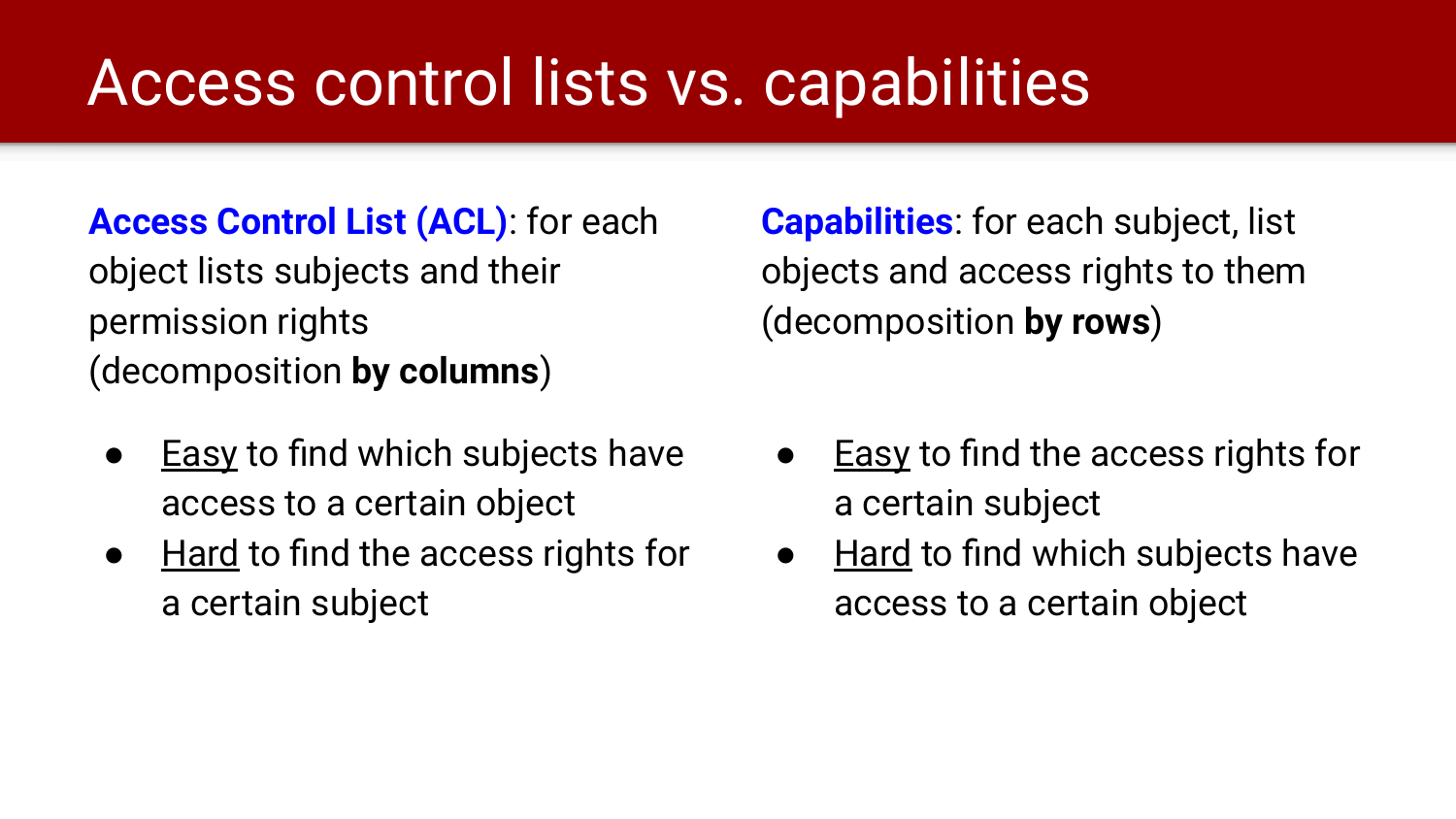# Example: ACL

| <b>README.txt:</b><br>Alice: Read, Write; |              | <b>README.txt</b>           | /etc/shadow          | Carol.pdf     | /bin/bash                |
|-------------------------------------------|--------------|-----------------------------|----------------------|---------------|--------------------------|
| Bob: Read;<br>Carol: Read.                | <b>Alice</b> | <b>Read</b><br><b>Write</b> | Read<br><b>Write</b> |               | Read<br>Write<br>Execute |
| /etc/shadow:<br>Alice: Read, Write.       | <b>Bob</b>   | <b>Read</b>                 |                      |               | Read<br>Execute          |
|                                           | Carol        | <b>Read</b>                 |                      | Read<br>Write | Read<br><b>Execute</b>   |
|                                           |              |                             |                      |               |                          |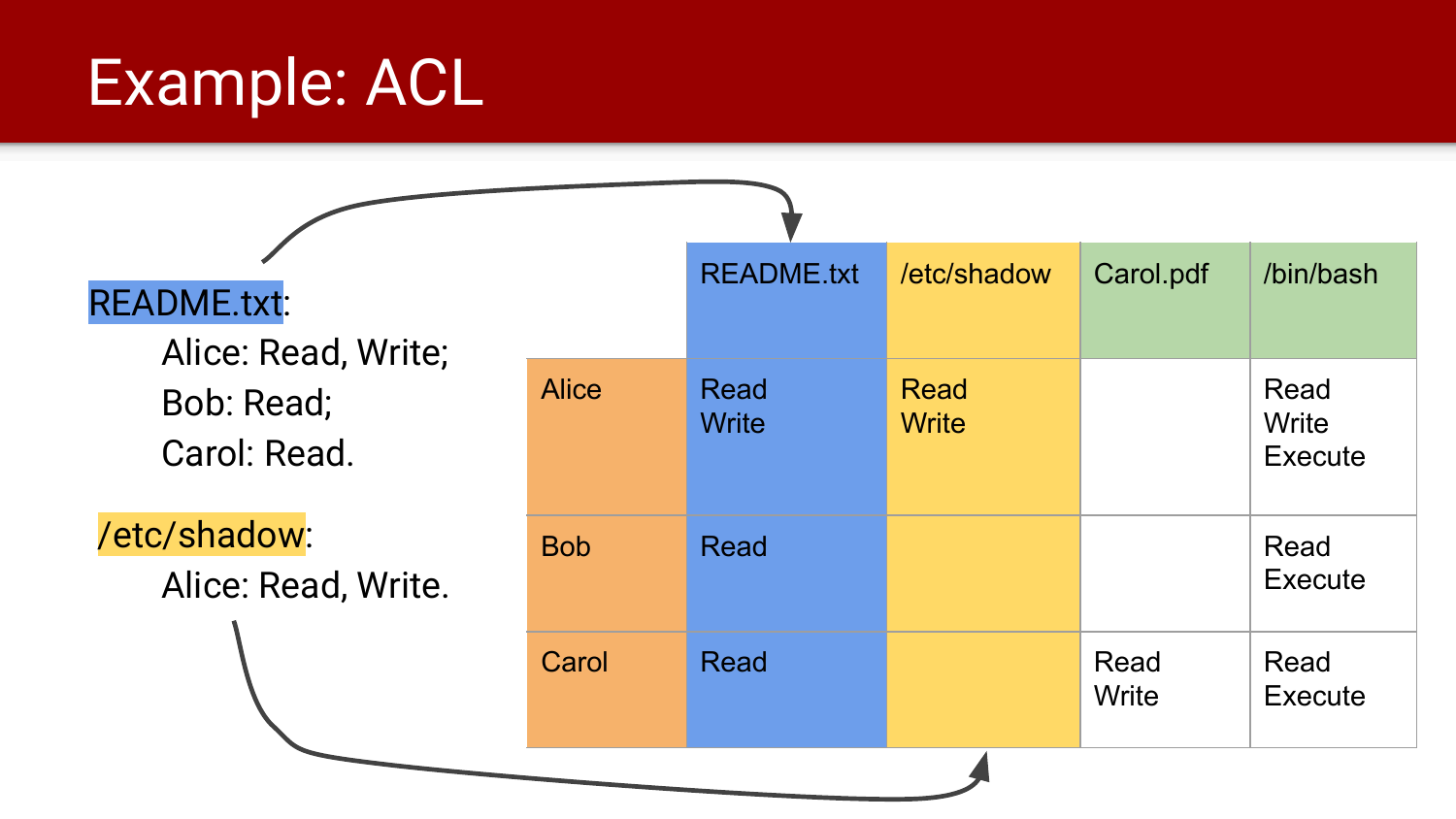#### Example: Capabilities

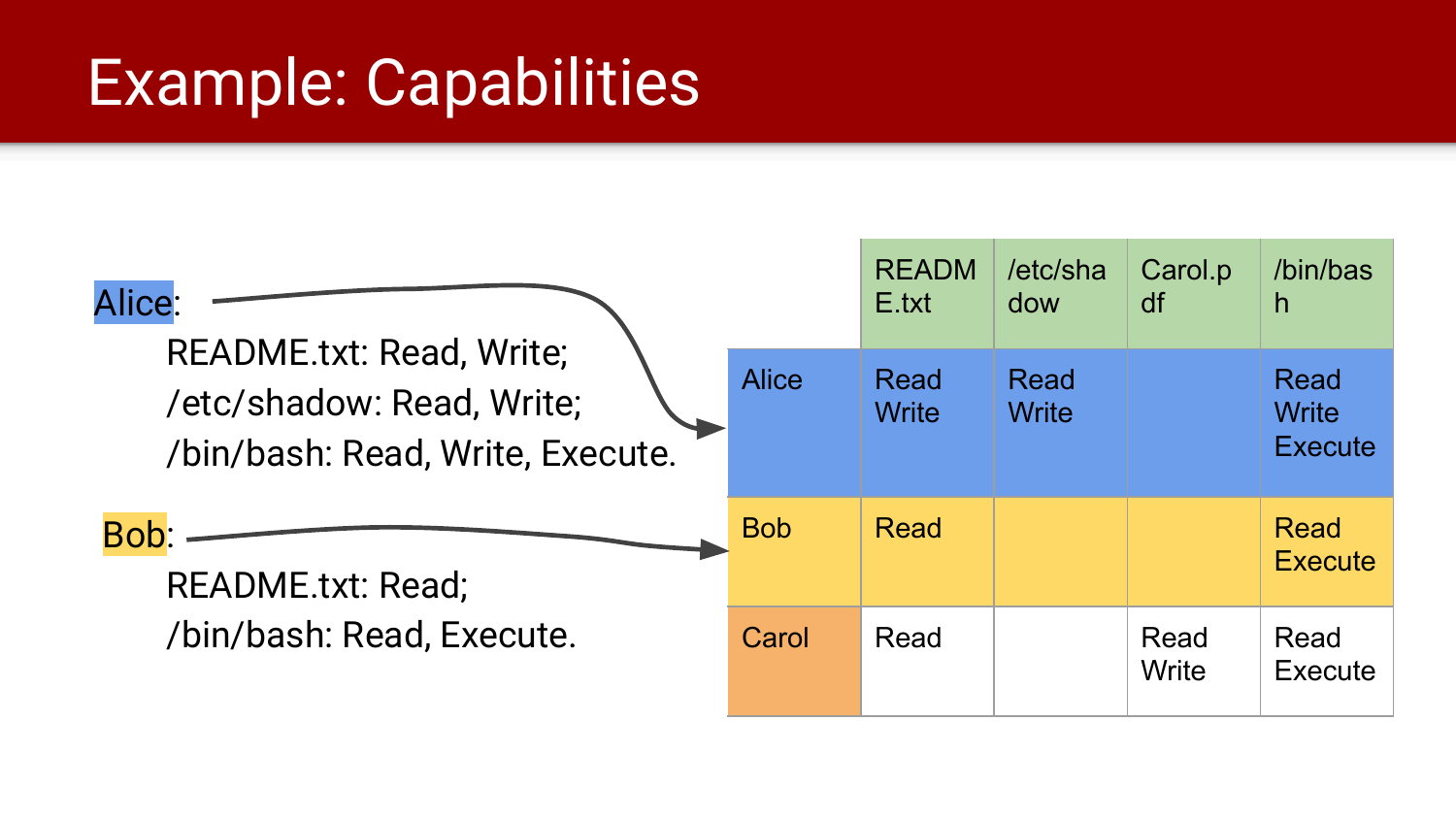# Unix Access Control (DAC)

The Unix **kernel** has unrestricted access to the whole machine

Programs (**subjects**) access files and devices (**objects**) through the kernel

Access decisions are based on the object's **userid**/**groupid** and subject's **userid** and groups

⇒ a simplified form of **ACL**

If the user is **root** (userid = 0), access is always granted by the kernel

Users have a **userid**/**groupid** and may belong to several additional groups

Command id displays information about user and group id

alice:~\$ id **uid**=1000(alice) **gid**=1000(alice) **groups**=1000(alice),1003(student)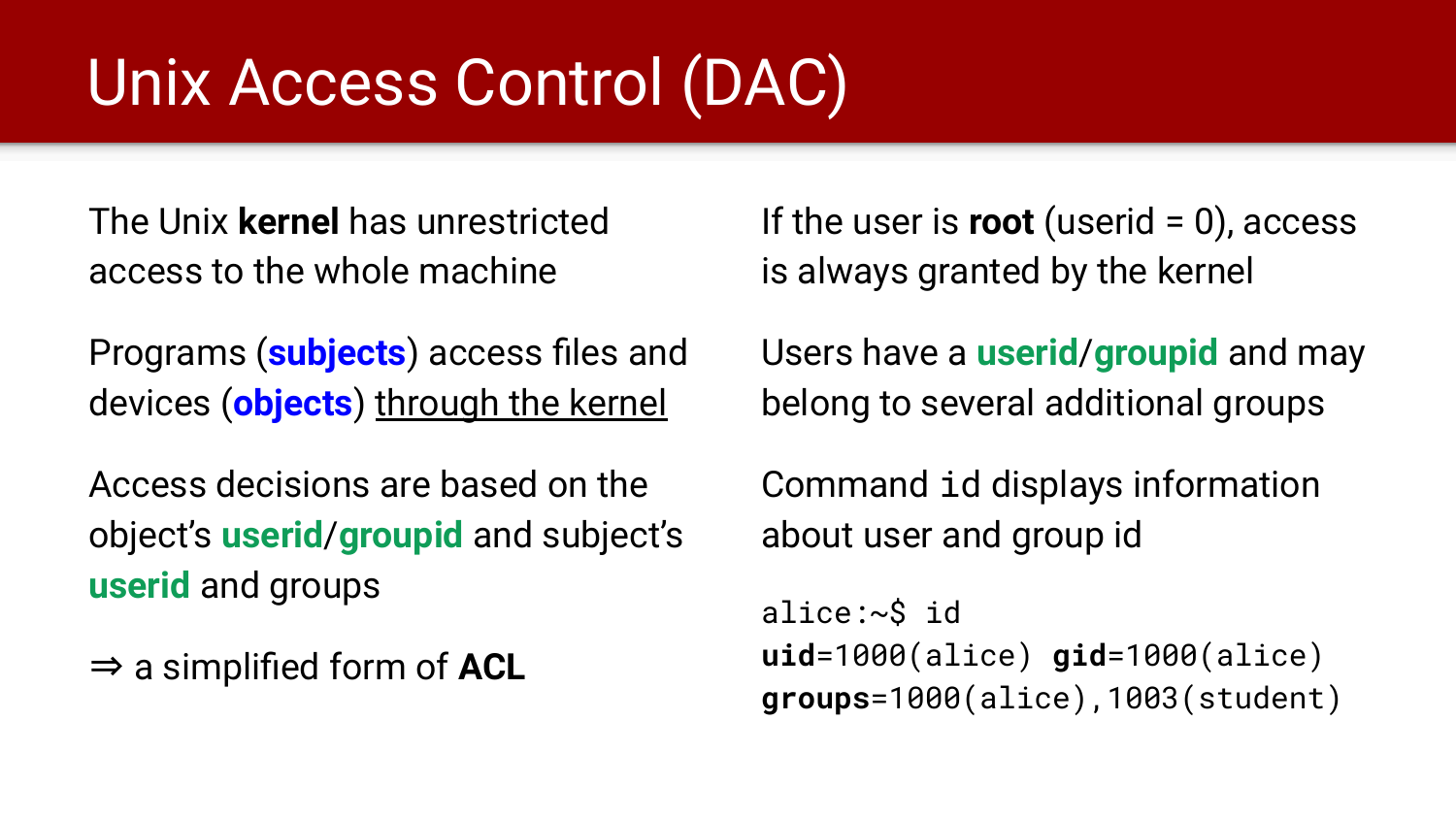#### Example: add a new user

\$ docker run --rm -it secunive/sicurezza:ac root $\lceil - \cdot \rceil$ #

```
root[~]# id # display information about user and groups
uid=0(root) gid=0(root)
groups=0(root),0(root),1(bin),2(daemon),3(sys),4(adm),6(disk),10(wheel),11(floppy),20(di
alout),26(tape),27(video)
```
chpasswd: password for 'alice' changed

```
root[\sim]\# adduser -D alice \# creates new user alice with no password
root[\sim]\# echo 'alice:alice' | chpasswd # change alice's password to 'alice'
```

```
root[\sim]\# su - alice \# switches to user alice
```
alice[~]\$ id # display information about user and groups uid=1000(alice) gid=1000(alice) groups=1000(alice)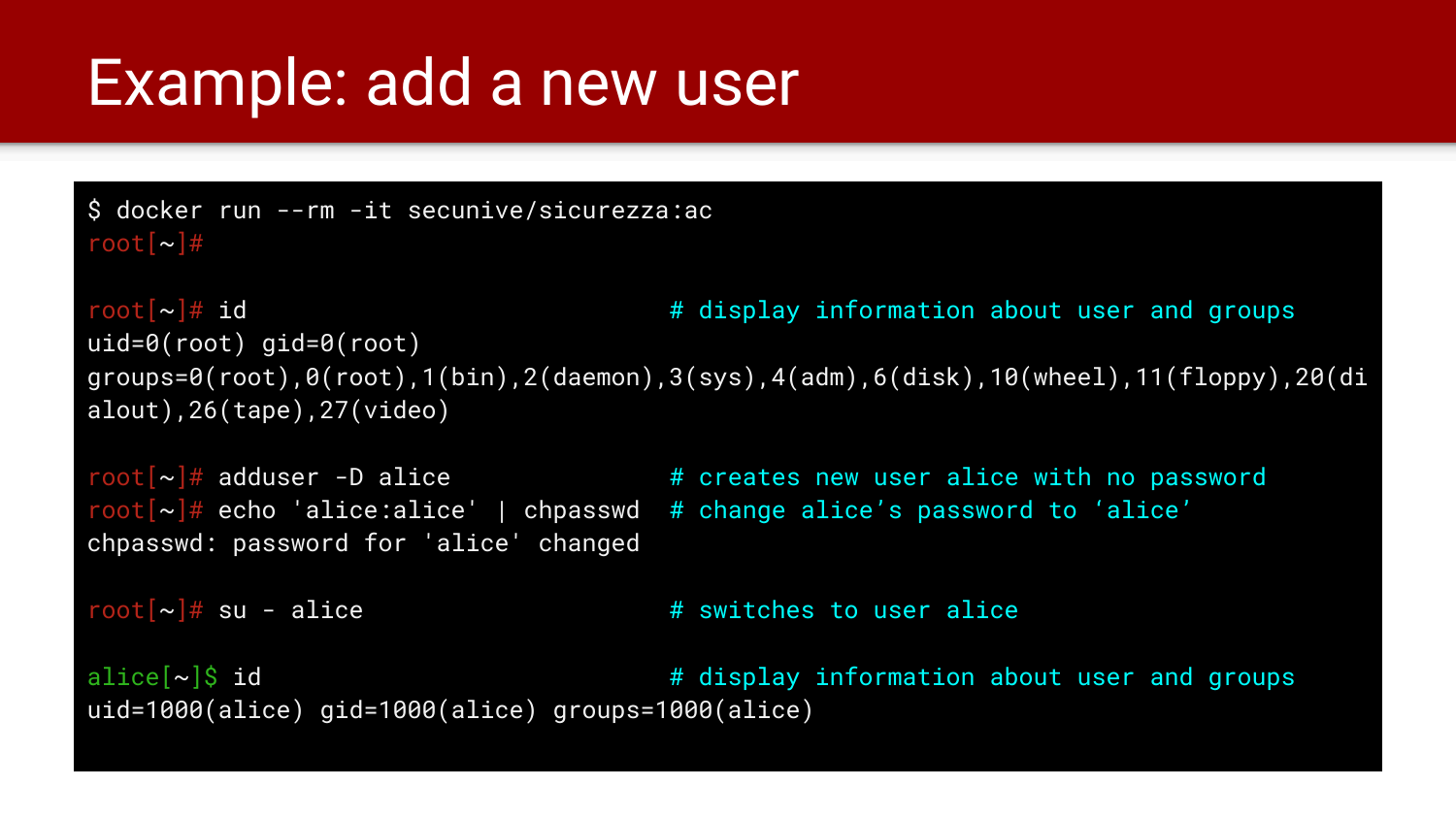### Example: add a new group

```
root[-]# addgroup student \qquad # create group student
root[\sim]\# usermod -a -G student alice \# alice is in group student
root\lceil \sim \rceil# id alice
uid=1000(alice) gid=1000(alice) groups=1000(alice),1001(student)
root[\sim]\# adduser -D bob; echo 'bob:bob' | chpasswd
root[\sim]\# usermod -a -G student bob \# both alice and bob are in group student
root\lceil -\rangle \# id bob
uid=1002(bob) gid=1002(bob) groups=1002(bob),1001(student)
```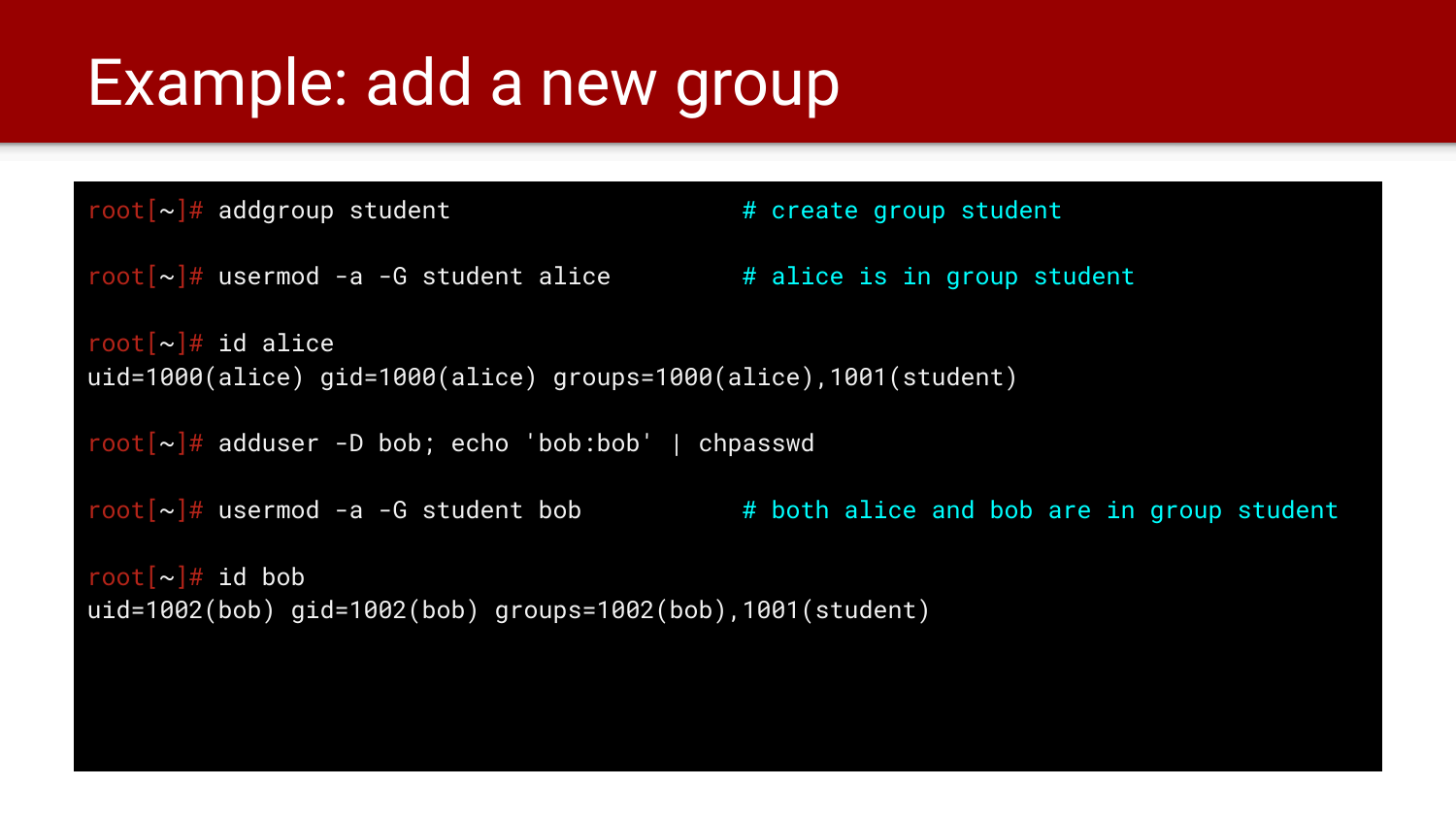# Unix permissions

File permission is made of **3 triads** defining the permissions granted to the **owner**, to the **group** and to all the **other** users

**Example**: rw-r--r--

Each permission triad is made up of the following characters:

**r**: the file can be **read** / the directory's contents can be **shown**

**w**: the file can be **modified** / the directory's contents can be **modified**

**x**: the file can be **executed** / the directory can be **traversed**

**s**: the file is **SUID** (**SGID** if s is in the group triad), implies **x**

⇒ Enables the file to run with the **privileges** of its owner (or group)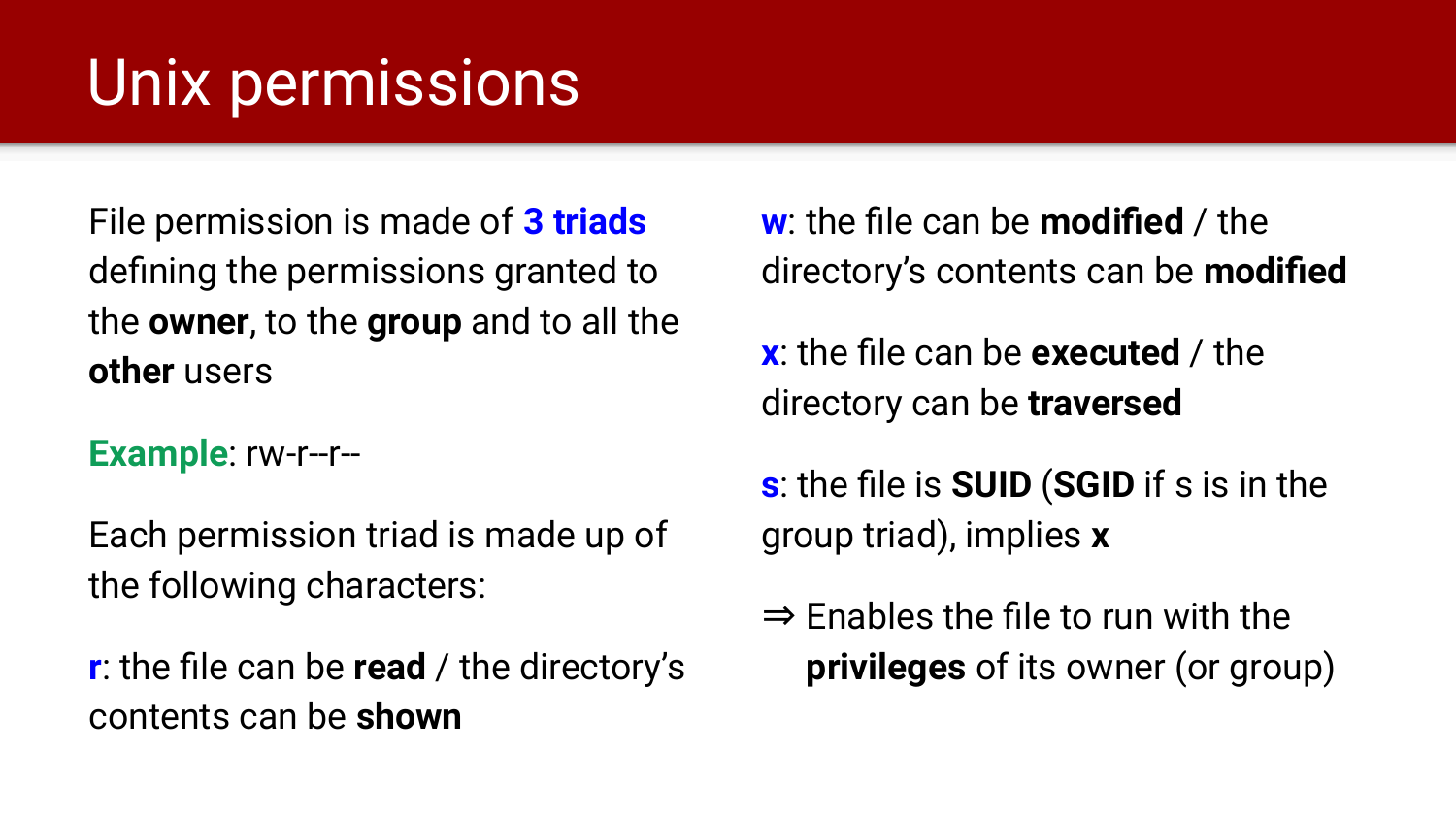#### Example: permissions

 $root[\sim]$ # ls -al  $\qquad$  # display files and their permissions total 12 drwx------ 1 root root 4096 Nov 3 17:13 . drwxr-xr-x 1 root root 4096 Nov 3 17:13 .. -rw------- 1 root root 233 Nov 3 17:15 .ash\_history  $root[\sim]\#$  pwd  $\#$  current working directory /root  $root[\sim]\#$  su - alice  $\#$  become alice  $\text{alice}[\sim]$ \$ pwd  $\text{H}$  current working directory /home/alice alice $\left[\sim\right]$ \$ ls /root  $\qquad \qquad \qquad \qquad \qquad$  # try to list the content of directory /root ls: cannot open directory '/root': Permission denied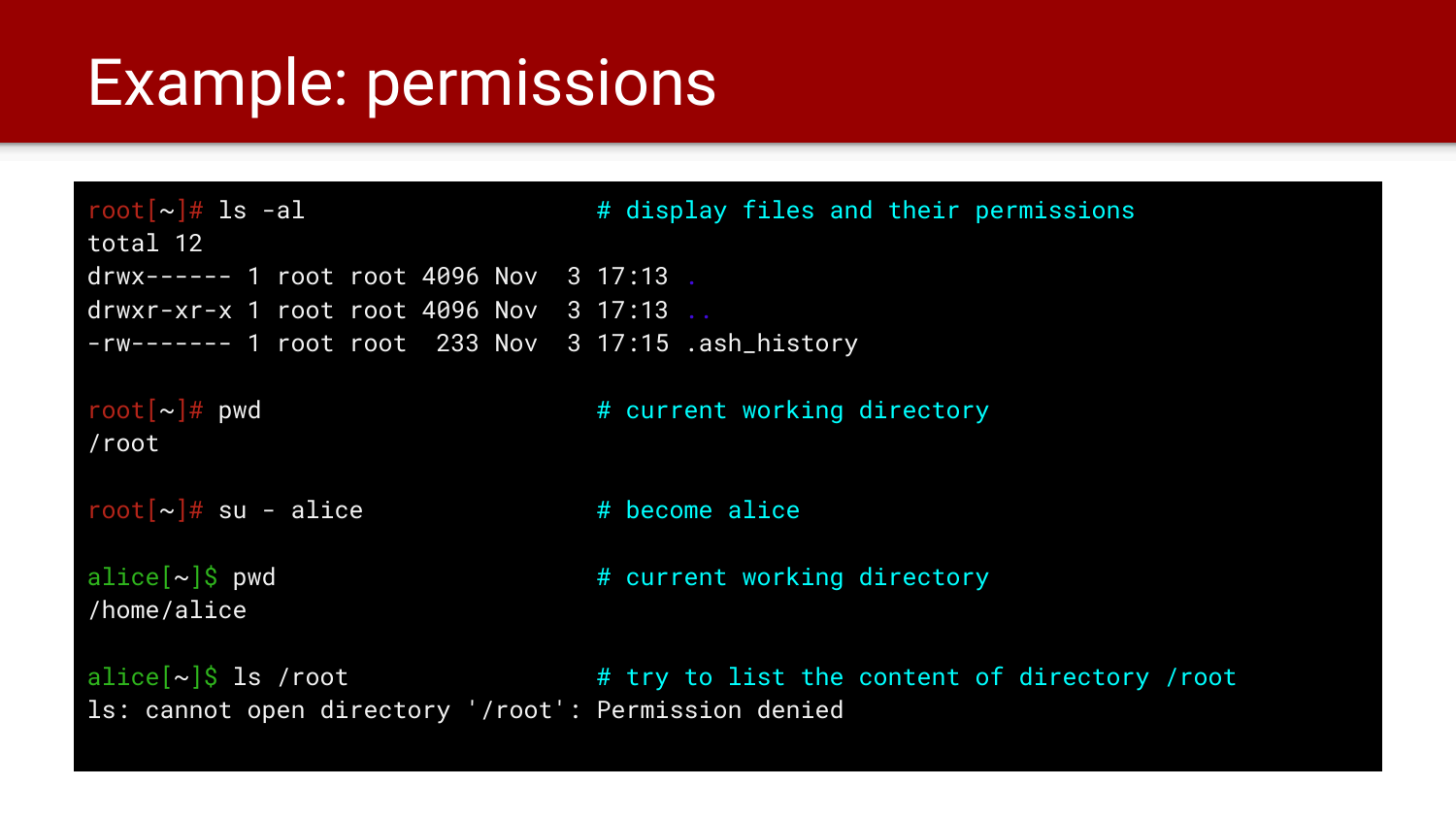#### Example: permissions

```
alice[\sim]$ ls -al \parallel \parallel \parallel \parallel \parallel \parallel \parallel display files and their permissions
total 12
drwxr-sr-x 2 alice alice 4096 Nov 3 17:14 .
drwxr-xr-x 1 root root 4096 Nov 3 17:14.
-rw------- 1 alice alice 36 Nov 3 17:15 .ash_history
alice[\sim]$ ls -al .. \qquad \qquad # display .. files and their permissions
total 16
drwxr-xr-x 1 root root 4096 Nov 3 17:14 .
drwxr-xr-x 1 root root 4096 Nov 3 17:13 ..
drwxr-sr-x 2 alice alice 4096 Nov 3 17:14 alice
drwxr-sr-x 2 bob bob 4096 Nov 3 17:14 bob
alice[~]$ ls -al ../bob # try to list files in /home/bob
total 8
drwxr-sr-x 2 bob bob 4096 Nov 3 17:14 .
drwxr-xr-x 1 root root 4096 Nov 3 17:14 ..
```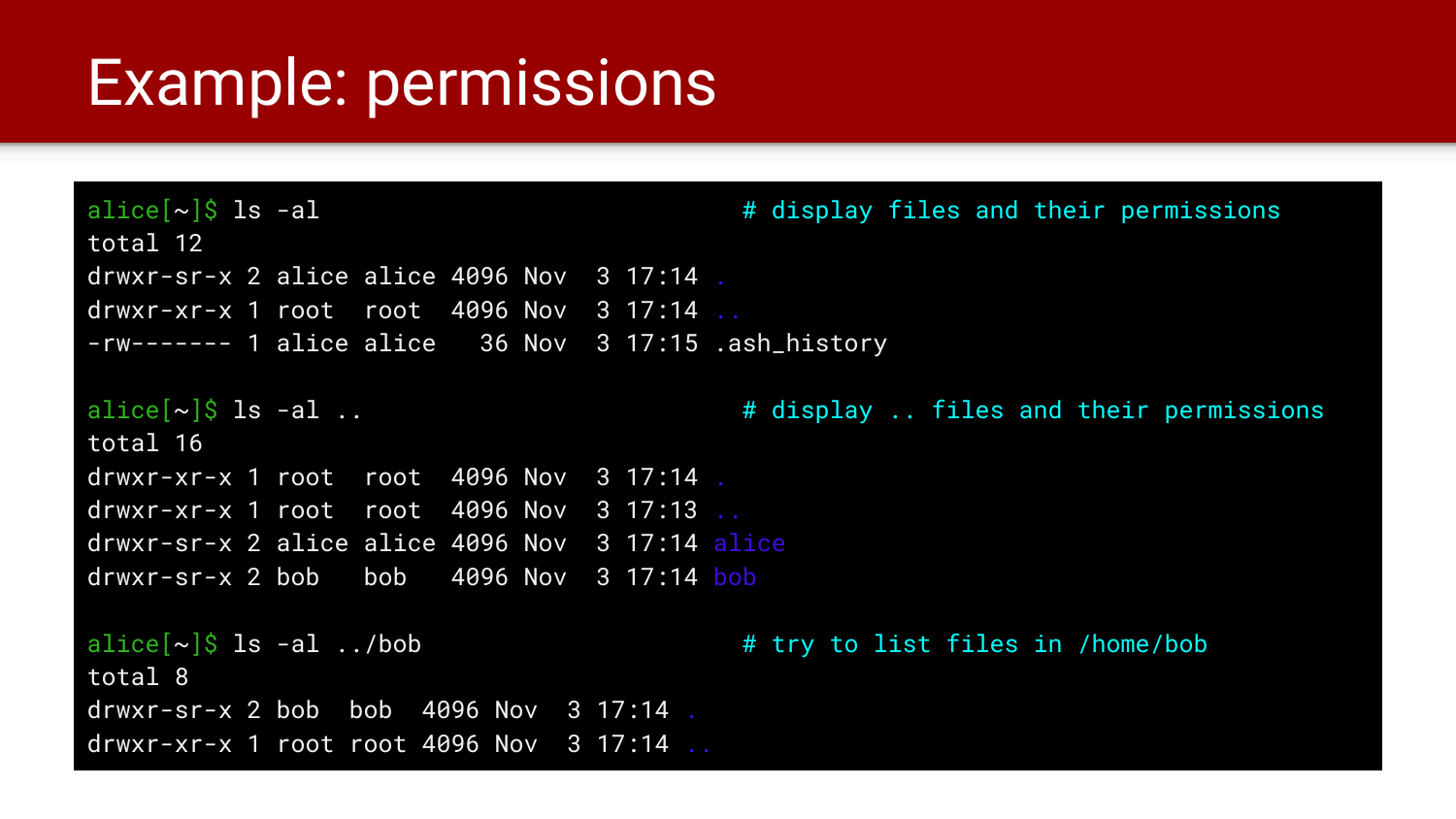#### Example: permissions

alice $\left[\sim\right]$ \$ which ls  $\sim$   $\frac{4}{3}$  show the location of the binary program /bin/ls alice $[\sim]$ \$ ls -al /bin/ls  $\qquad$  # display its permissions lrwxrwxrwx 1 root root 20 Nov 3 17:11 /bin/ls -> ../usr/bin/coreutils

alice $[\sim]$ \$ ls -al /usr/bin/coreutils # it's a link, check the real permissions -rwxr-xr-x 1 root root 1074184 May 3 2019 /usr/bin/coreutils

alice $[\sim]$ \$ ls -al / | grep bin  $\overline{a}$  # display permissions of /bin and /sbin drwxr-xr-x 1 root root 4096 Nov 3 17:11 bin drwxr-xr-x 1 root root 4096 Nov 3 17:11 sbin

alice $[\sim]$ \$ ls -al /bin/su  $\qquad \qquad$  # display permissions of /bin/su -rwsr-xr-x 1 root root 36488 May 10 2019 /bin/su alice $\lceil \sim \rceil$ \$ su - bob  $\blacksquare$  # it is SUID root: passwords, setuid, ... Password: bob[~]\$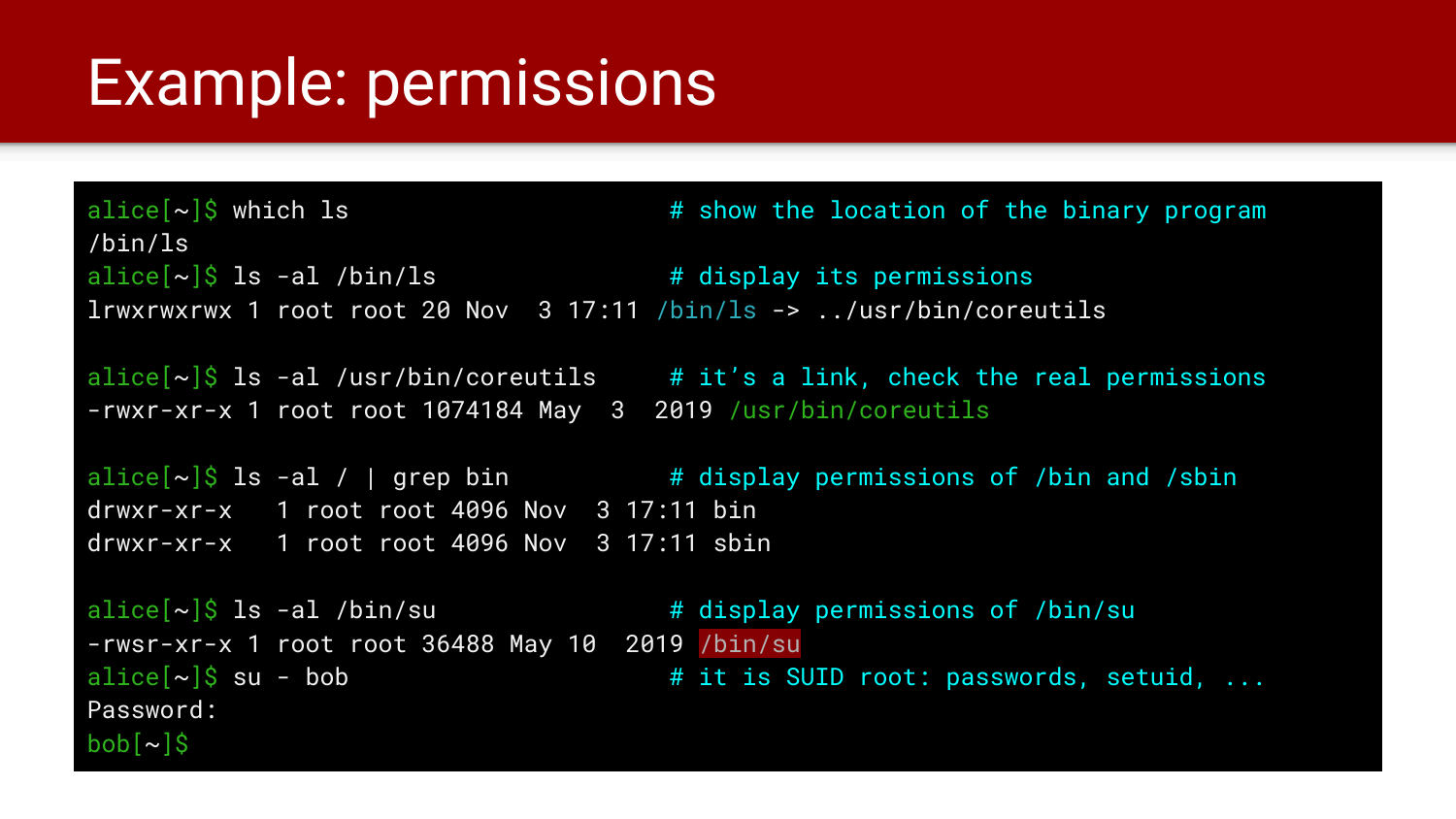# Managing permissions

Unix permissions can be altered using the **chmod** command

**Example**: chmod 600 myfile set permissions to rw-------

600 is interpreted as an **octal** number, each digit corresponding to the three permission bits 6 is 110 which is rw- $\theta$  is 000 which is  $---$ 

Owner and group can be set using the **chown** command

 $\Rightarrow$  non-root users can change the group (to one they belong to) but **not** the ownership.

#### **Example**:

chown alice:student myfile

changes the group to student, OK if alice is in group student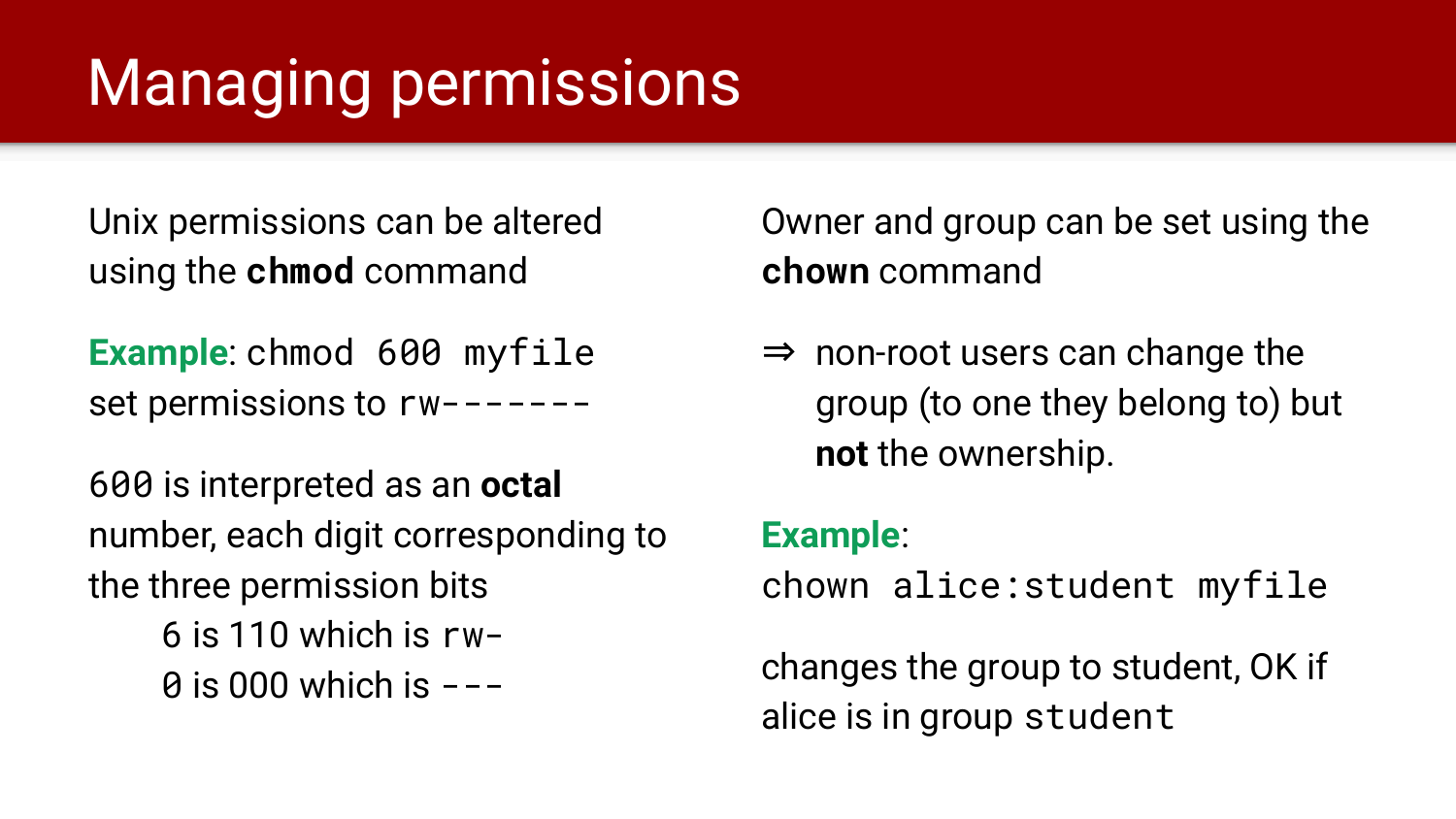#### Example: managing permissions

 $\text{bob}[\sim]\hat{\text{S}}$  echo "message for Alice" > test.txt # create file for alice

 $\text{bob}[\sim]$ \$ chown alice:alice test.txt  $\qquad \qquad \text{# try to change owner and group to alive}$ chown: changing ownership of 'test.txt': Operation not permitted

 $\text{bob}[\sim]\hat{\text{S}}$  chown bob:alice test.txt  $\qquad \qquad \text{# try to change group to alive}$ chown: changing ownership of 'test.txt': Operation not permitted

```
\text{bob}[\sim]$ chown bob:student test.txt \qquad \qquad # try to change group to student
\cosh\left[\frac{1}{2}\right] is -1 \cdots \cdots \cdots \cdots \cdots \cdots \cdots \cdots \cdots \cdots \cdots \cdots \cdots \cdots \cdots \cdots \cdots \cdots \cdots \cdots \cdots \cdots \cdots \cdots \cdots \cdots \cdots \cdots \cdots \cdots \cdots \cdots \cdots 
total 4
-rw-r--r-- 1 bob student 18 Nov 3 17:21 test.txt
```
 $\text{bob}[\sim]$ \$ chmod 640 test.txt  $\overline{1}$  # change permissions  $\text{bob}[\sim]$ \$ ls -1 total 4  $-rw-r---$  1 bob student 18 Nov 3 17:21 test.txt # readable by group student!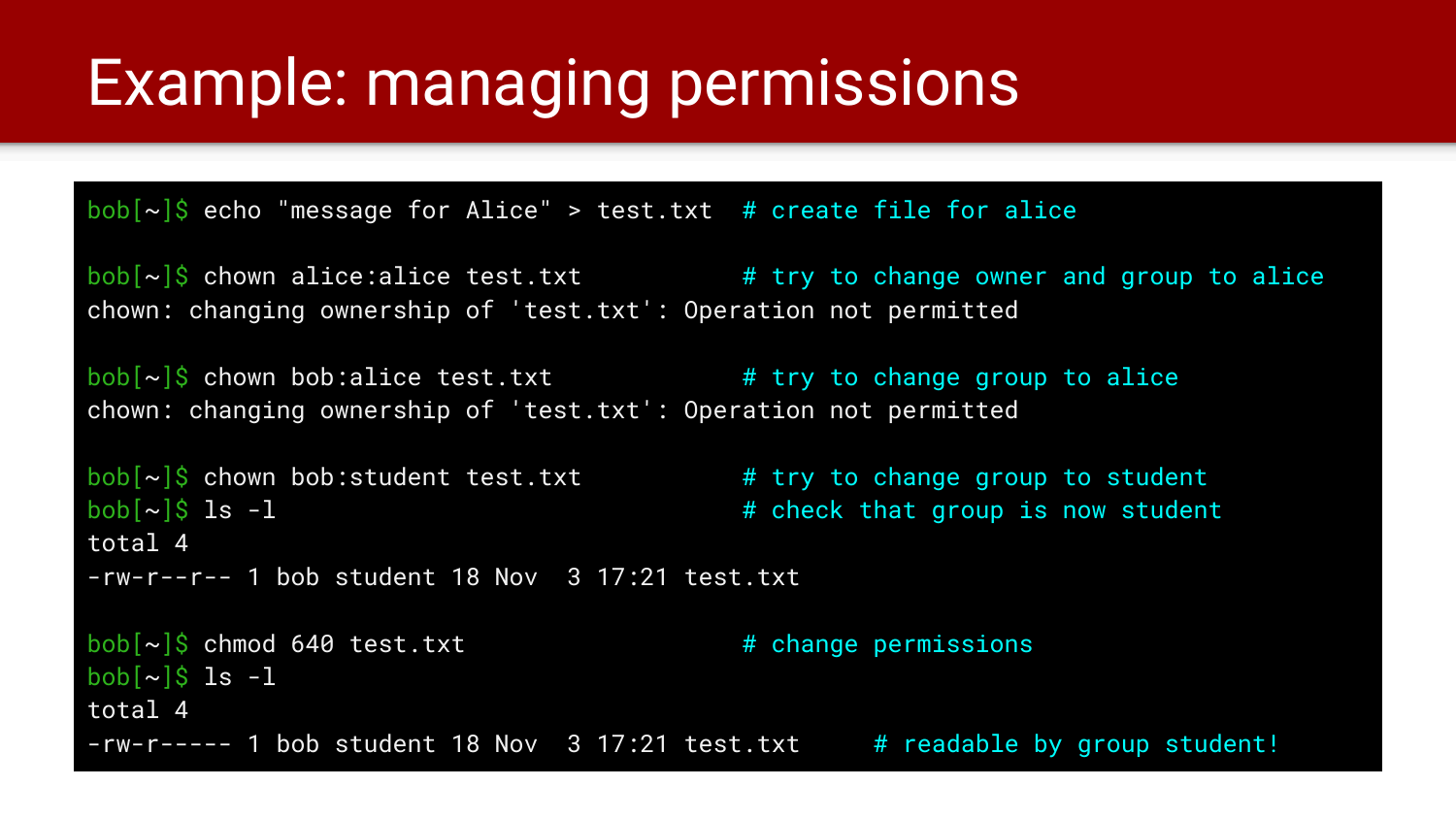### Example: managing permissions

 $\text{bob}[\sim]\$$  su - alice  $\text{# switch to alive}$ Password: alice $\lceil \sim \rceil$ \$ cat /home/bob/test.txt  $\qquad$  # try to read test.txt as alice message for Alice

```
alice[~]$ exit # exits alice's shell (back to bob)
\text{bob}[\sim]$ exit \longrightarrow \text{F} exits bob's shell (back to root)
root[\sim]# adduser -D carol \qquad # add user carol
root[\sim]\# su - carol \# switch to carol
card[-]$ id \overline{4} display carol's groups
uid=1003(carol) gid=1003(carol) groups=1003(carol)
```
carol $[\sim]$ \$ ls -l /home/bob/test.txt # display test.txt permissions -rw-r----- 1 bob student 18 Nov 3 17:21 /home/bob/test.txt

carol $[\sim]$ \$ cat /home/bob/test.txt # try to read test.txt as carol cat: /home/bob/test.txt: Permission denied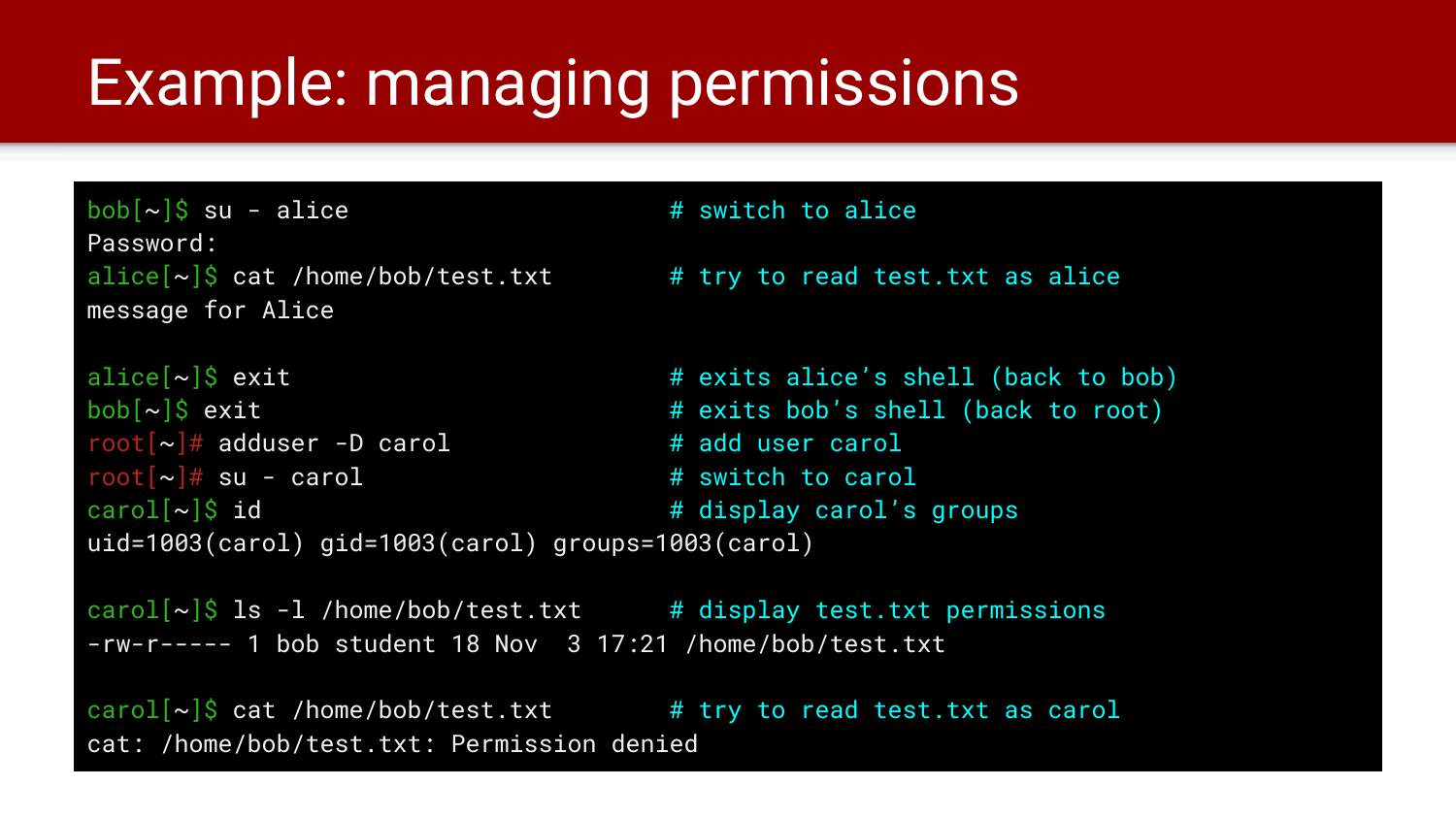# SUID and SGID

**SUID**: When **s** appears in place of **x** in the owner triad, the program will be run with the **privileges** of the owner

**Example**: system utility requiring root permissions such as /bin/su

**NOTE**: SUID is **risky**: a vulnerability would give root access to the attacker!

 $\Rightarrow$  we will discuss mitigations ...

**SGID**: When **s** appears in place of **x** in the group triad, the program will be run with the **privileges** of the group

**Example**: access to /etc/shadow by /sbin/unix\_chkpwd

**NOTE**: When a directory d has SGID set then all files or directories **created** inside d will be owned by the same common (SGID) group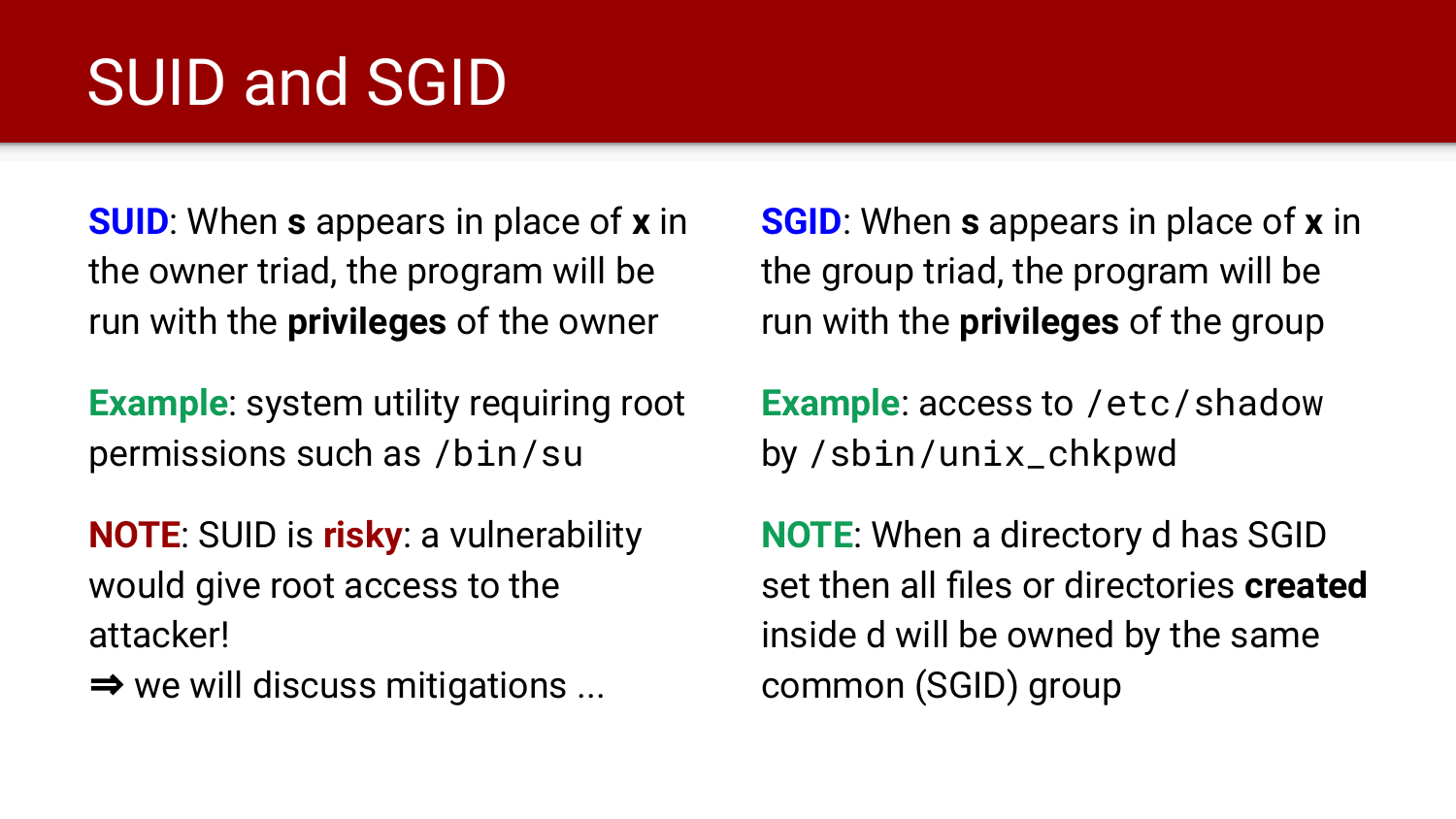#### Example: messing up /bin/su permissions

root $[\sim]$ # ls -al /bin/su  $\longrightarrow$  # display /bin/su permissions -rwsr-xr-x 1 root root 36488 May 10 2019 /bin/su

root $\lceil \sim \rceil$ # chmod 755 /bin/su  $\qquad \qquad \qquad$  # disable SUID root

root $\lceil -\rceil \#$  ls -al /bin/su  $\#$  display /bin/su permissions -rwxr-xr-x 1 root root 36488 May 10 2019 /bin/su

 $root[\sim]$ # su - alice  $\qquad \qquad$  # switch from root to alice  $\text{alice}[\sim]$ \$ su - bob  $\text{\# switch to alive to bob}$ Password: setgid: Operation not permitted

alice $[\sim]$ \$ exit  $root[\sim]\#$  chmod 4755 /bin/su  $\#$  re-enable SUID root  $root[\sim]$ # ls -al /bin/su  $\qquad \qquad$  # display /bin/su permissions -rwsr-xr-x 1 root root 36488 May 10 2019 /bin/su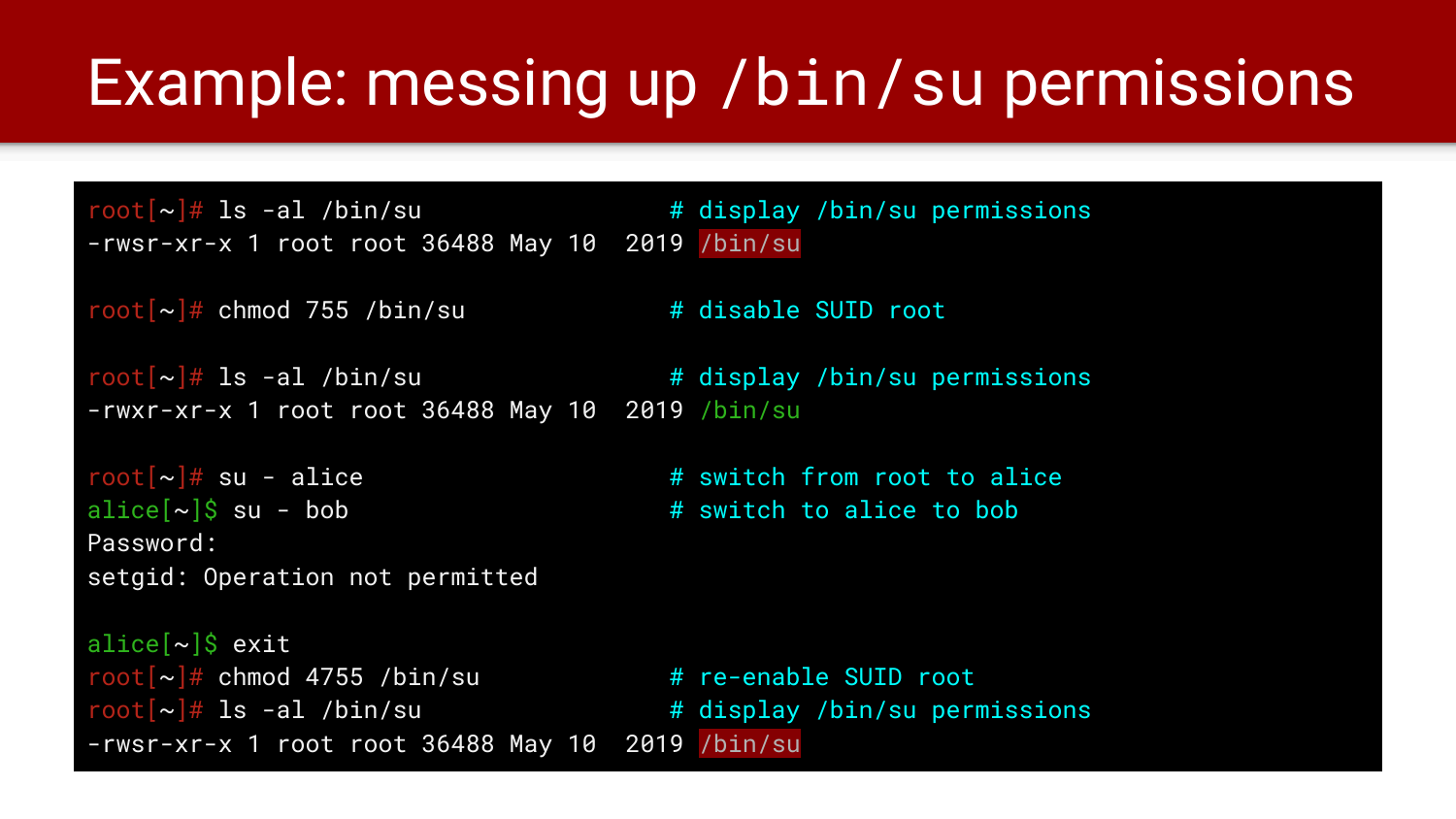## Example: SGID

```
root[/tmp/Challenge2]#./pwdChallenge # check the pwdChallenge program
Insert password: AAAAAAAAAAAAAAA 
Authenticated!
```

```
root[/tmp/Challenge2]# cat pwd.txt # display display the password
AAAAAAAAAAAAAAA
```

```
root[/tmp/Challenge2]# ls -al \qquad # display the permissions
total 28
drwxr-xr-x 1 root root 4096 Nov 3 21:53 .
drwxrwxrwt 1 root root 4096 Nov 3 21:53
-rw------- 1 root root 15 Nov 3 17:59 pwd.txt
-rwx------ 1 root root 13128 Mar 26 2020 pwdChallenge
```
 $root[\sim]\#$  cd /tmp/Challenge2/  $\qquad \qquad \#$  set current directory to /tmp/Challenge2/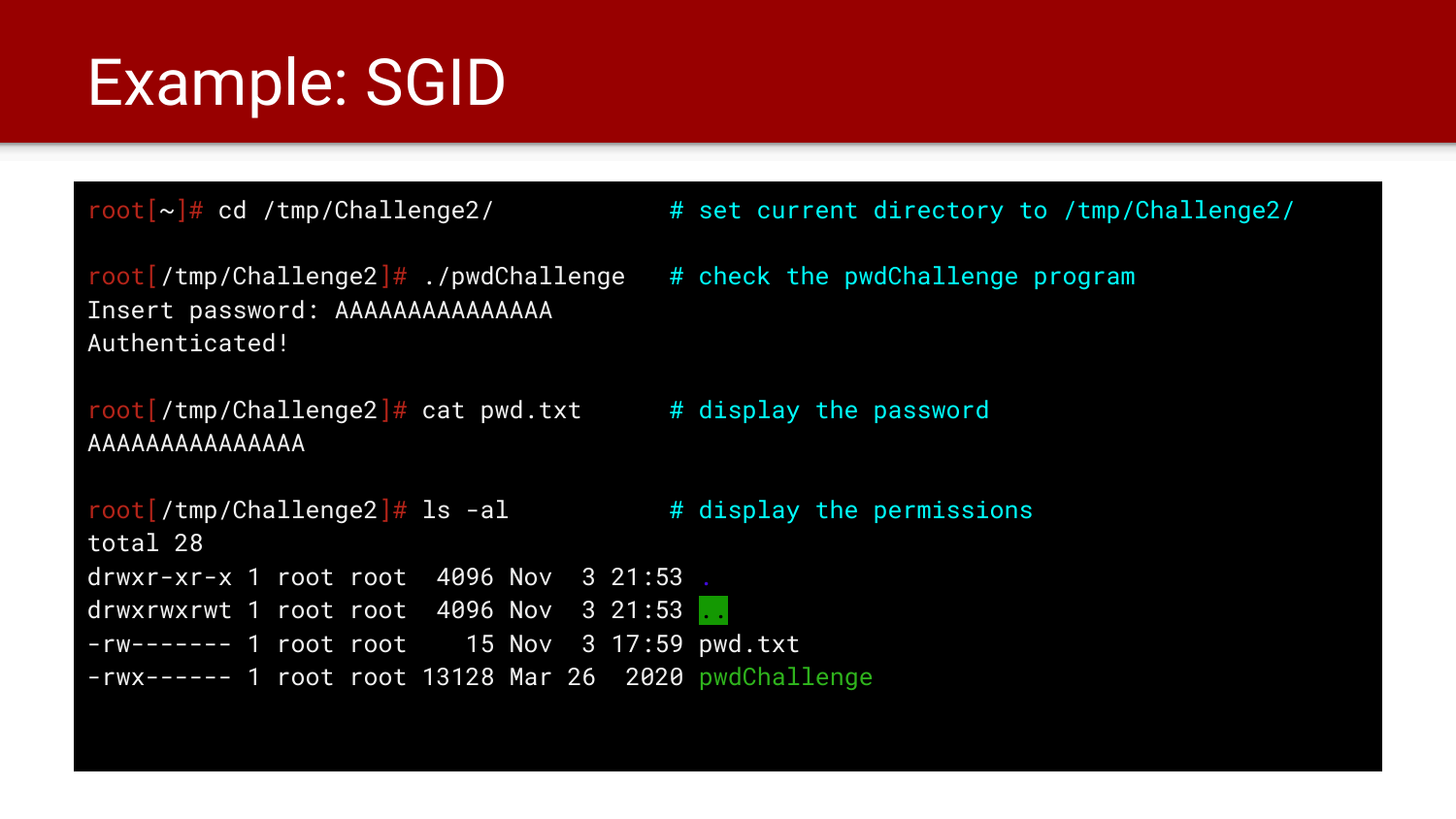### Example: SGID

```
root[/tmp/Challenge2]\# addgroup challenge \# create group challenge
root[/tmp/Challenge2]# chown root:challenge pwd* \qquad # change group to challenge
root[/tmp/Challenge2]# ls -al
total 36
drwxr-xr-x 1 root root 4096 Nov 3 21:53 .
drwxrwxrwt 1 root root 4096 Nov 3 21:53.
-rw------- 1 root challenge 15 Nov 3 17:59 pwd.txt
-rwx------ 1 root challenge 13128 Mar 26 2020 pwdChallenge
root[/tmp/Challenge2]# chmod 2755 pwdChallenge \qquad # SGID! NOTE: 2754 is not enough
root[/tmp/Challenge2]# chmod 640 pwd.txt # change pwd.txt permissions
root[/tmp/Challenge2] \# 1s -a1 # 14 + 13 + 14 + 15 + 16 + 17 + 17 + 17 + 17 + 17 + 17 + 17 + 17 + 17 + 17 + 17 + 17 + 17 + 17 + 17 + 17 + 17 + 17 + 17 + 17 + 17 + 17 + 17 + 1total 36
drwxr-xr-x 1 root root 4096 Nov 3 21:53 .
drwxrwxrwt 1 root root       4096 Nov 3 21:53 ...
-rw-r----- 1 root challenge 15 Nov 3 17:59 pwd.txt
-rwxr-sr-x 1 root challenge 13128 Mar 26 2020 pwdChallenge
```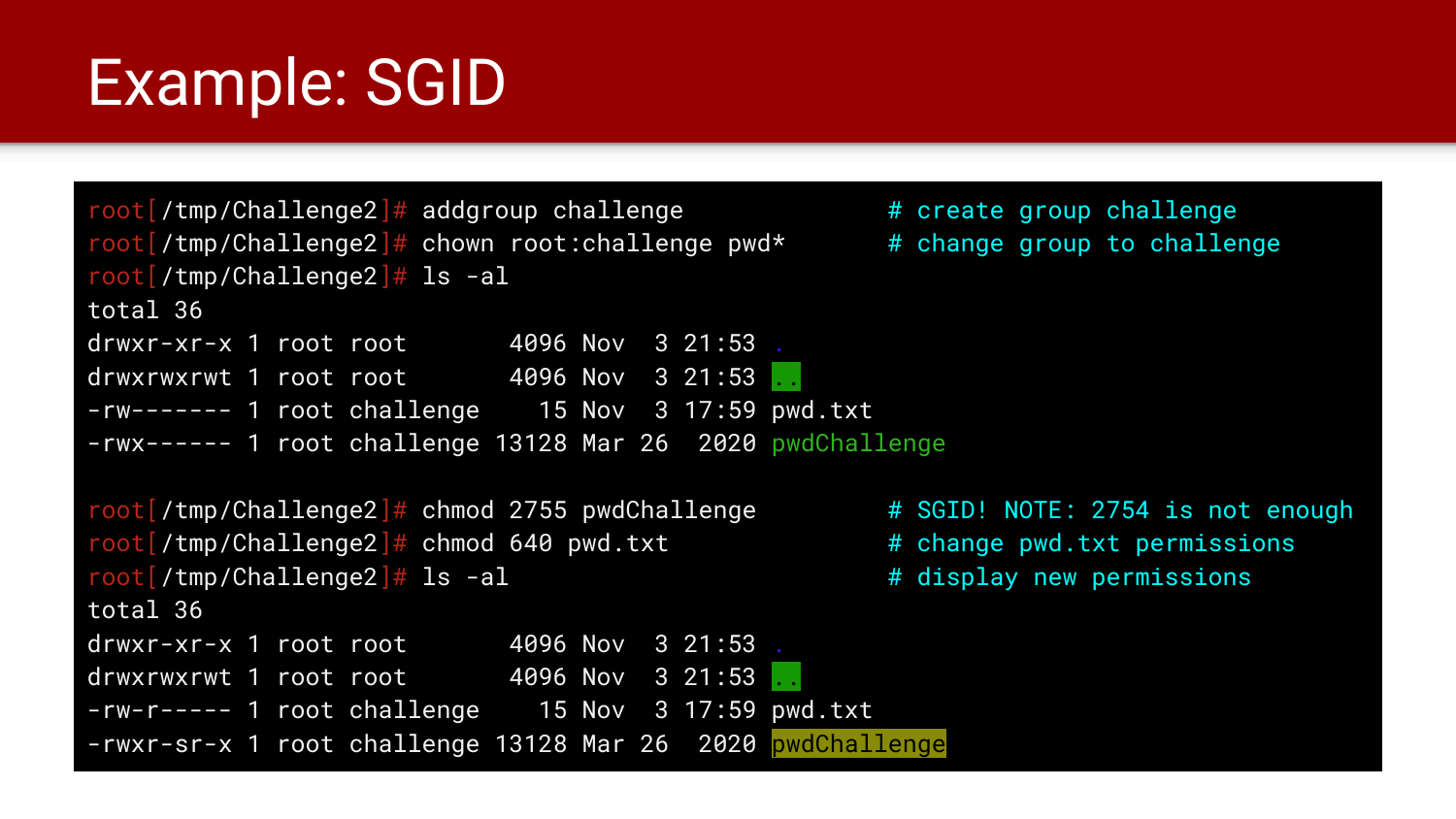### Example: SGID

Now alice can run the program but **cannot access the password file**

⇒ SGID let the program access the file by inheriting the group privileges

 $root[/tmp/Challenge2]$ # su - alice

```
alice[~]$ cd /tmp/Challenge2/
```

```
alice[/tmp/Challenge2]$ ./pwdChallenge
Insert password: AAAAAAAAAAAAAAA
Authenticated!
```
alice / tmp/Challenge2]\$ cat pwd.txt cat: pwd.txt: Permission denied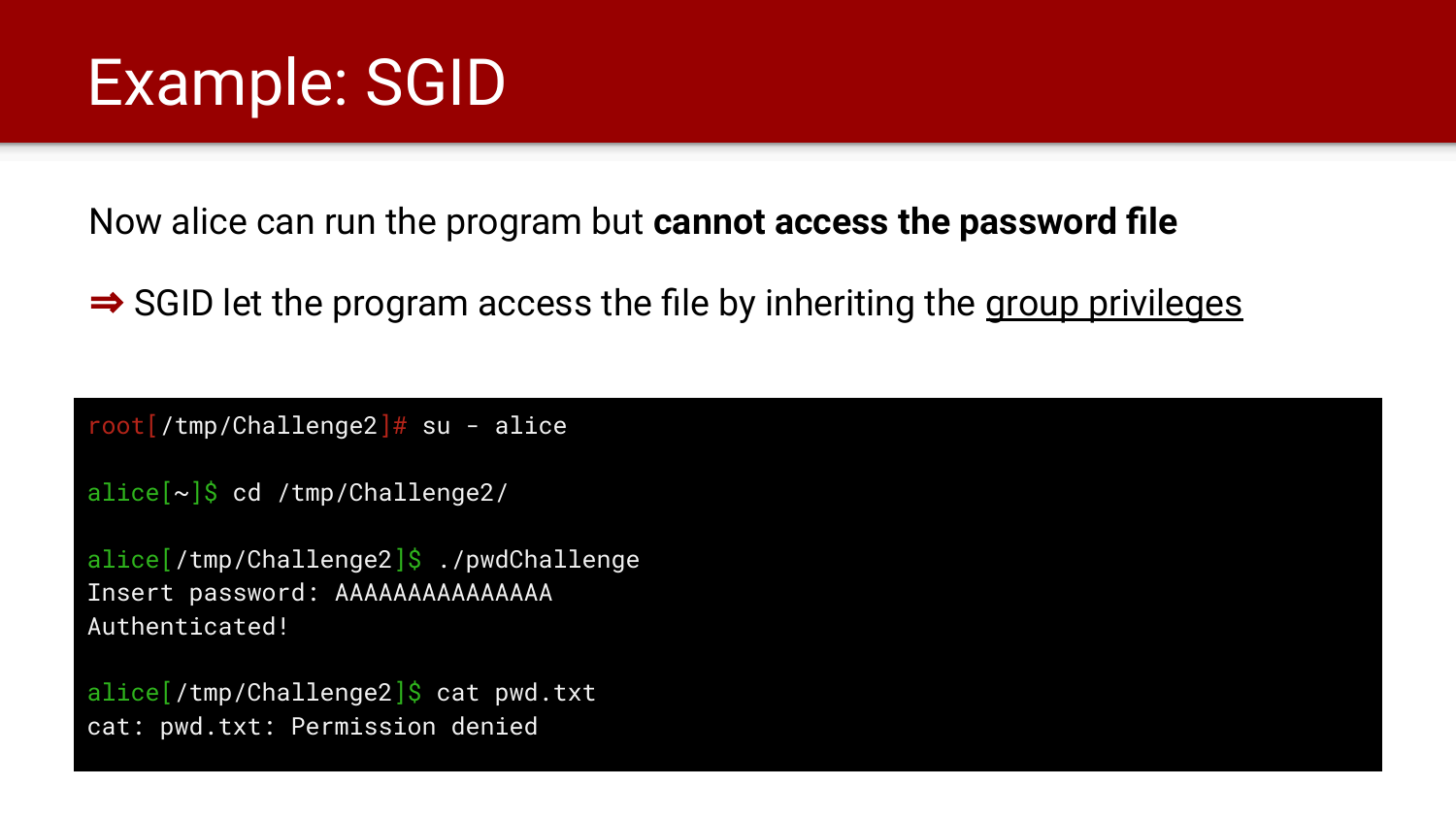# Sticky bit

In shared folders such as /tmp it is useful to give **full access** to any user

**Use Case**: applications add their (private) temporary folders and files to /tmp

**NOTE**: full access would make it possible for any user to **delete** files owned by other users!

**Sticky bit**: When **t** appears in place of **x** in the **other** triad, the directory forbid users to delete files that they do not own

**Example:** / tmp permissions are usually set as:

drwxrwxrwt 1 root root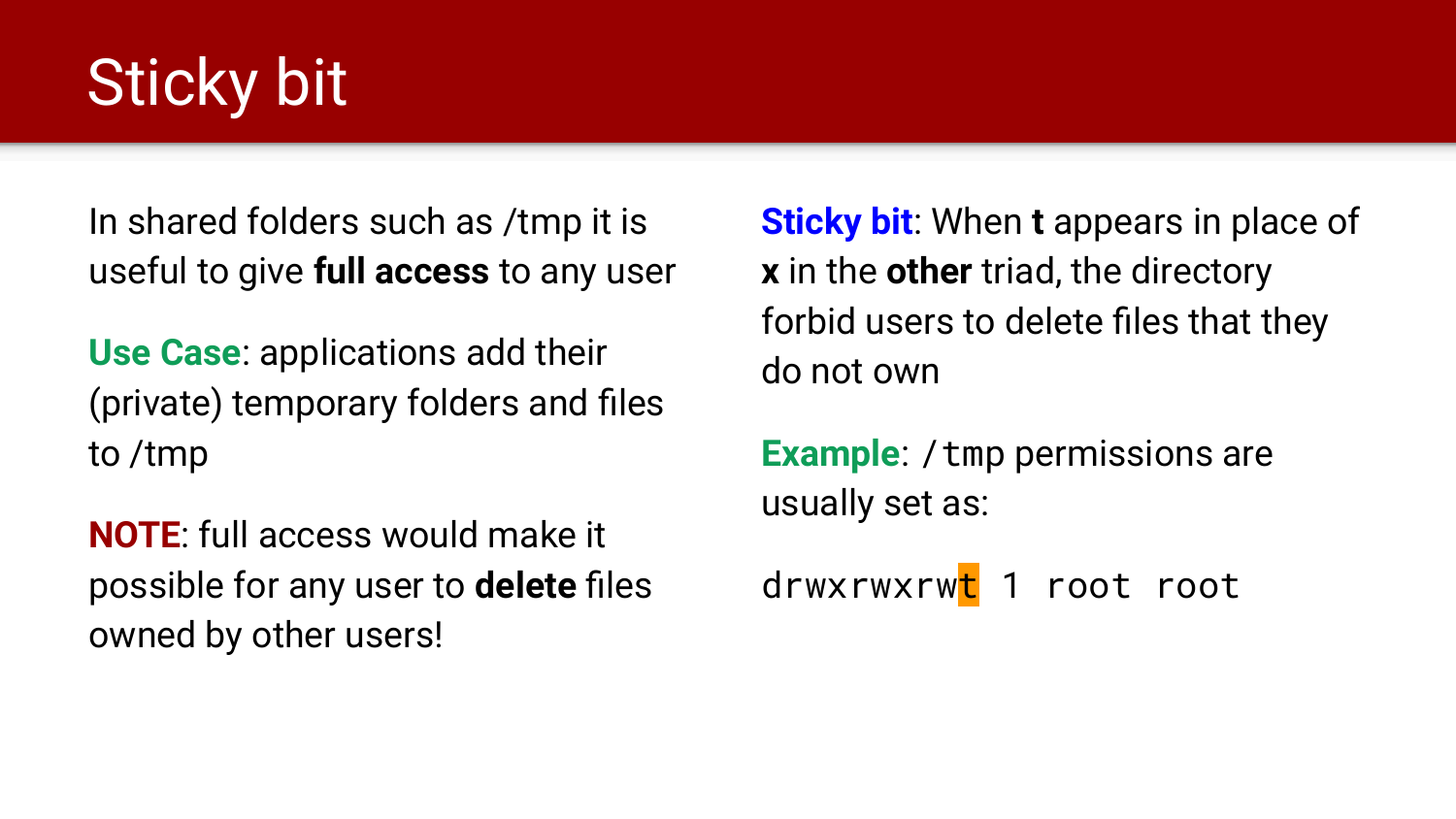#### Example: sticky bit

 $root[\sim]$ # ls -al /tmp/  $\qquad \qquad$  # display the sticky bit permissions total 28 drwxrwxrwt 1 root root 4096 Nov 3 21:53 .  $d$ rwxr-xr-x 1 root root 4096 Nov 3 22:12 drwxr-xr-x 1 root root 4096 Nov 3 21:53 Challenge2 -rwsr-xr-x 1 root root 12864 Nov 3 21:19 privilegeDropTest

```
root[\sim]\# su - alice \qquad \qquad \qquad \# switch to alice
alice[\sim]$ rm /tmp/privilegeDropTest # try to remove privilegeDropTest
rm: remove write-protected regular file '/tmp/privilegeDropTest'? y
rm: cannot remove '/tmp/privilegeDropTest': Operation not permitted
root\lceil \sim \rceil# chmod 777 /tmp \qquad \qquad # remove the sticky bit
root[\sim]\# su - alice \qquad \qquad \qquad \qquad \# switch to alice
alice[\sim]$ rm /tmp/privilegeDropTest # try to remove privilegeDropTest
rm: remove write-protected regular file '/tmp/privilegeDropTest'? y
alice[\sim]$ ls -al /tmp/privilegeDropTest # check that the file has been deleted
ls: cannot access '/tmp/privilegeDropTest': No such file or directory
```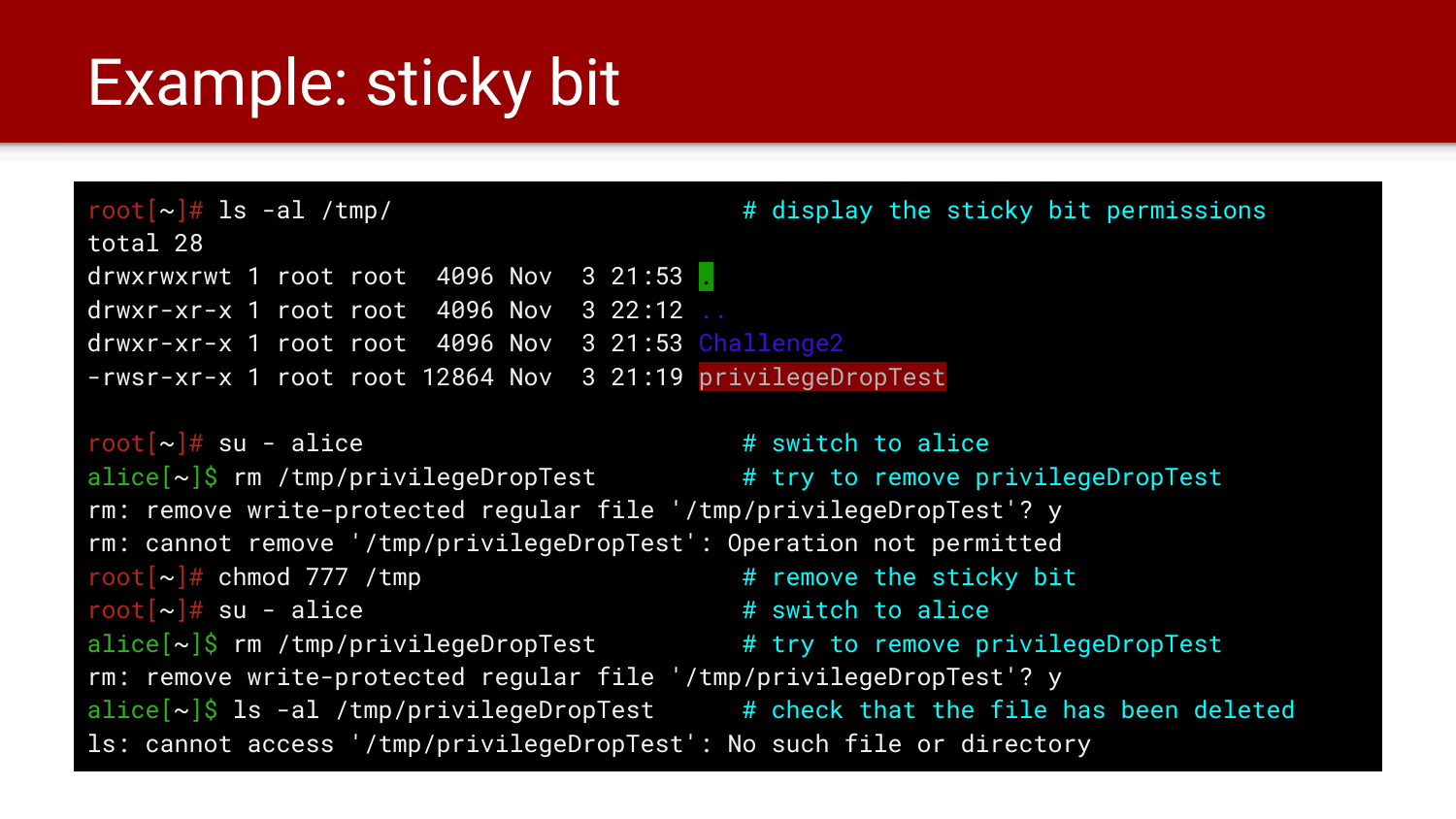# ACLs, Capabilities and privilege drop

**Access Control Lists** (ACLs) define different permissions on a **per-user**/**per-group** basis. They have higher priority over Unix permissions

**Linux Capabilities**: instead of SUID permission, assign only the root capabilities that are **necessary** to perform the administrative task

⇒ no full root access if vulnerable!

SUID is **risky**: a vulnerability would give root access to the attacker!

**Privilege drop**: use root privileges at the beginning and then **drop** to standard user privileges

**IDEA**: when the user id is set back to the "real" one it cannot be set back again to root (setuid is "one-way")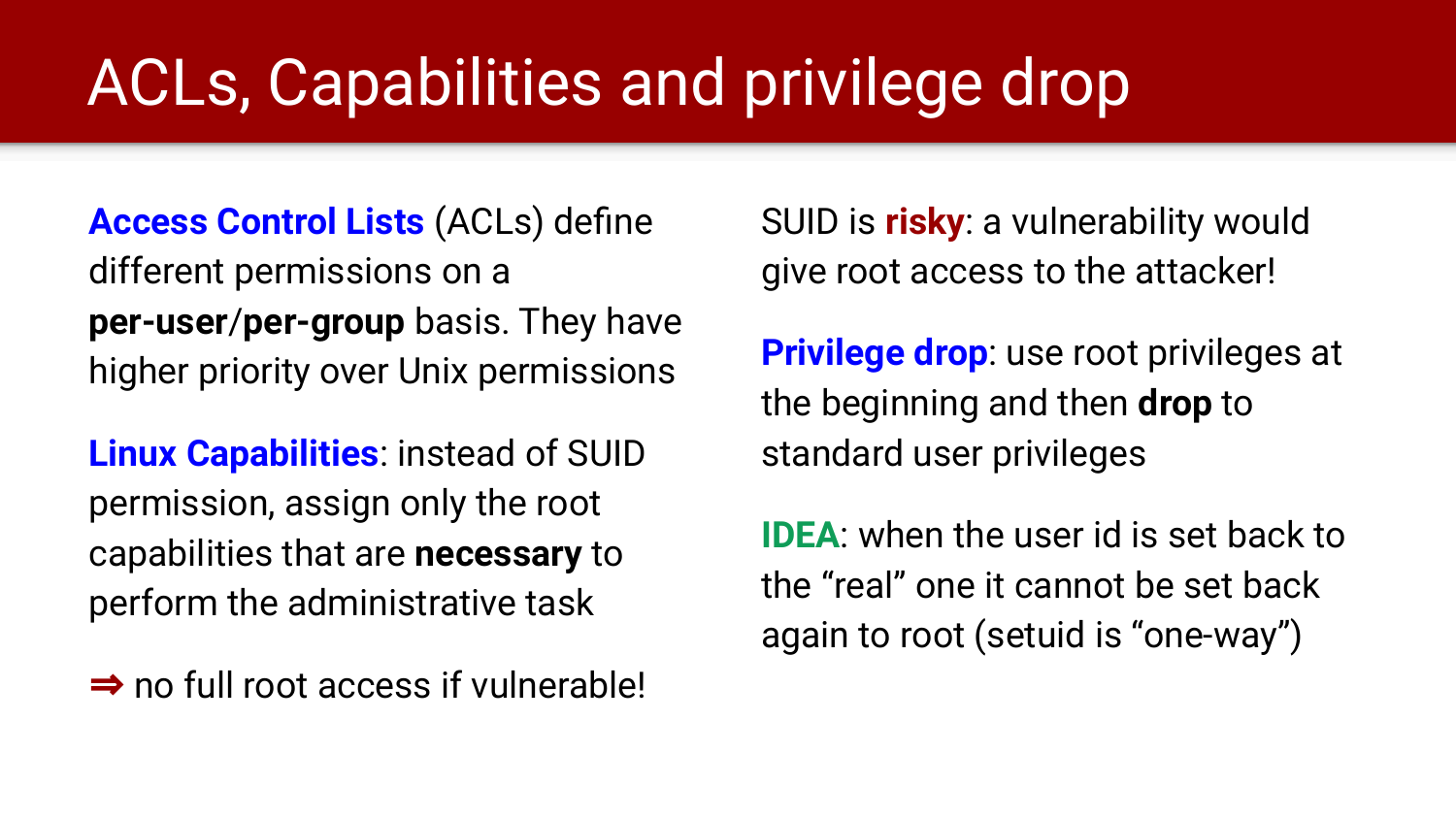# Example: privilege drop

```
int show_uid() {
     printf("Effective user id is: %d\n",geteuid());
    printf("Real user id is: % d\ln", getuid());
     return getuid(); // returns the real user id
}
int main () {
     int myuid;
   myuid = show\_uid();
    printf("[-] Trying to open shadow file (need to be root)\n");
    if( open("/etc/shadow", 0_RDOMLY) < 0 die("Failed to open shadow");
     printf("[-] Trying privilege drop\n");
```

```
if ( setuid(myuid)<0 ) die("Failed to set original uid\n");
```

```
Privileged access 
(requires SUID root)
```

```
Drops privileges as 
 soon as possible
```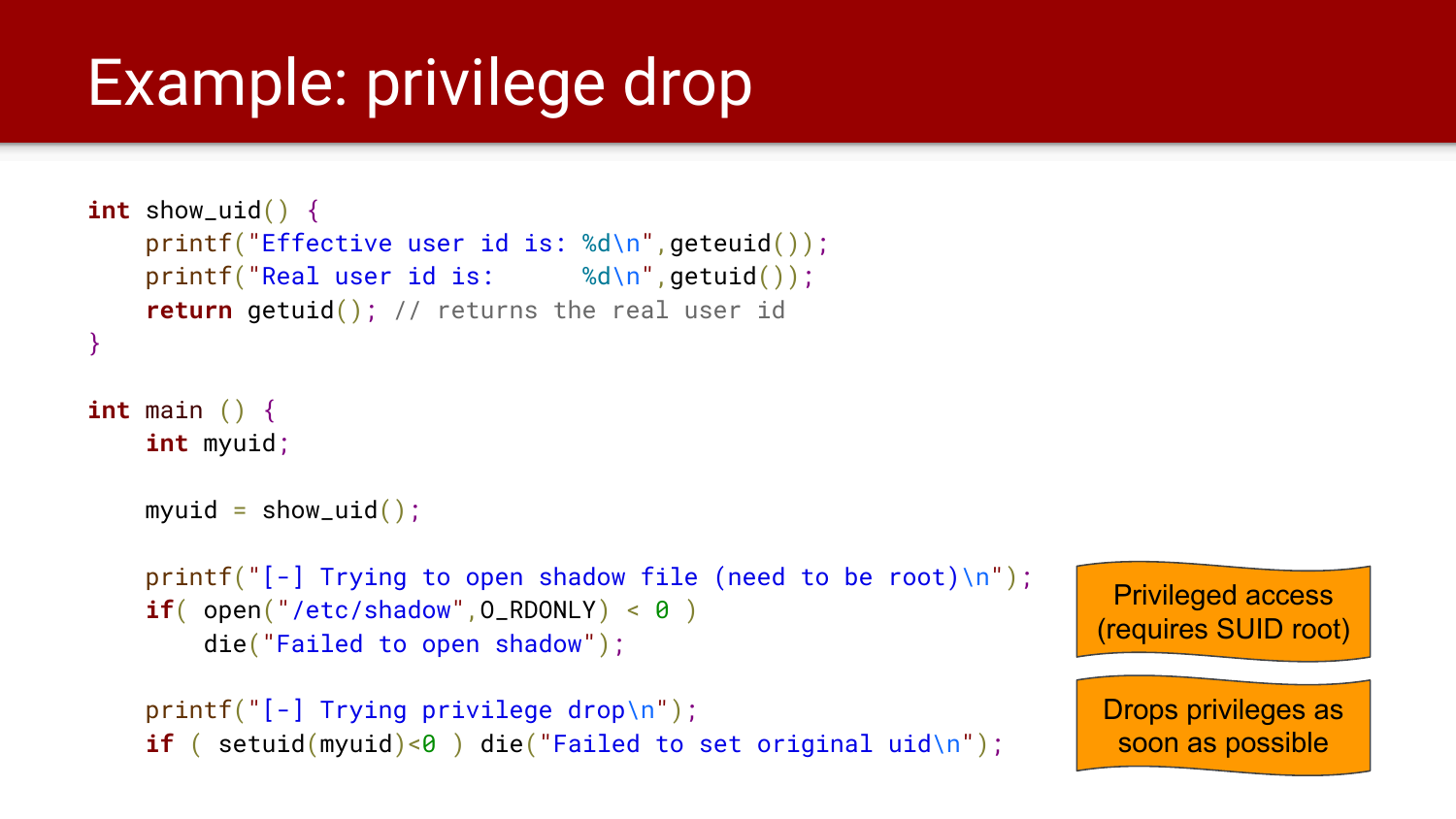### Example: privilege drop

```
 show_uid();
printf("[-] Checking that shadow cannot be opened\n");
if( open("/etc/shadow", 0_RDONLY) >= \theta) die ("I could open shadow?");
printf("[-] Trying to set back uid 0 (root)\n");
if ( setuid(\theta)<\theta ) die("Failed to set root uid");
                                                           Once dropped root privileges
```

```
 show_uid();
```
}

...

```
cannot be re-acquired
```

```
printf("[-] Trying to open shadow file (need to be root)\n");
if( open("/etc/shadow", 0_RDOMLY) < 0 ) die("Failed to open shadow");
```